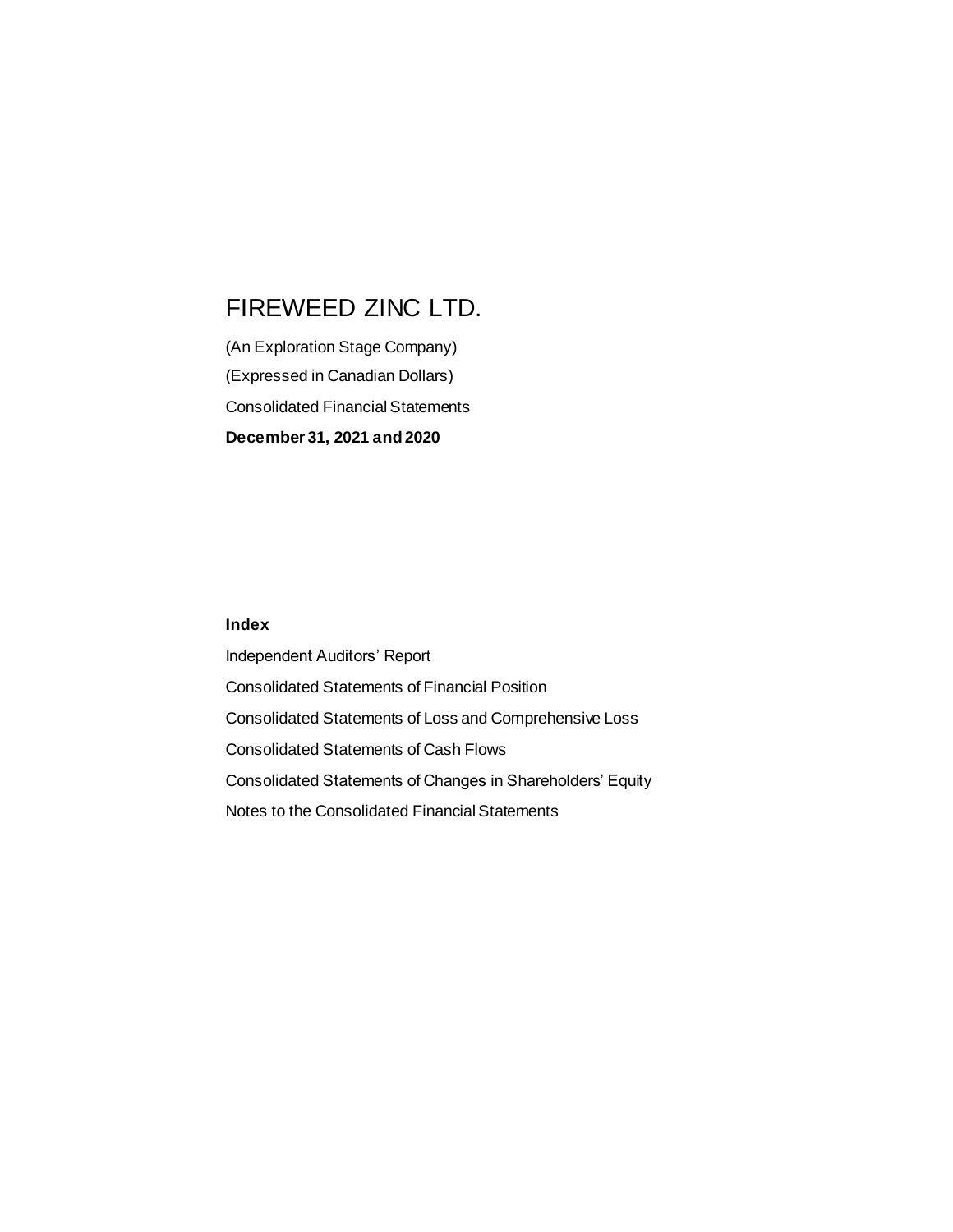# **INDEPENDENT AUDITOR'S REPORT**

To the Shareholders of Fireweed Zinc Ltd.

# *Opinion*

We have audited the accompanying consolidated financial statements of Fireweed Zinc Ltd. (the "Company"), which comprise the consolidated statements of financial position as at December 31, 2021 and 2020, and the consolidated statements of loss and comprehensive loss, cash flows, and changes in shareholders' equity for the years then ended, and notes to the consolidated financial statements, including a summary of significant accounting policies.

In our opinion, these consolidated financial statements present fairly, in all material respects, the financial position of the Company as at December 31, 2021 and 2020, and its financial performance and its cash flows for the years then ended in accordance with International Financial Reporting Standards ("IFRS").

# *Basis for Opinion*

We conducted our audit in accordance with Canadian generally accepted auditing standards. Our responsibilities under those standards are further described in the Auditor's Responsibilities for the Audit of the Consolidated Financial Statements section of our report. We are independent of the Company in accordance with the ethical requirements that are relevant to our audit of the consolidated financial statements in Canada, and we have fulfilled our other ethical responsibilities in accordance with these requirements. We believe that the audit evidence we have obtained in our audit is sufficient and appropriate to provide a basis for our opinion.

#### *Other Information*

Management is responsible for the other information. The other information obtained at the date of this auditor's report includes Management's Discussion and Analysis.

Our opinion on the consolidated financial statements does not cover the other information and we do not express any form of assurance conclusion thereon.

In connection with our audit of the consolidated financial statements, our responsibility is to read the other information and, in doing so, consider whether the other information is materially inconsistent with the consolidated financial statements or our knowledge obtained in the audit, or otherwise appears to be materially misstated.

We obtained Management's Discussion and Analysis prior to the date of this auditor's report.If, based on the work we have performed, we conclude that there is a material misstatement of this other information, we are required to report that fact. We have nothing to report in this regard.

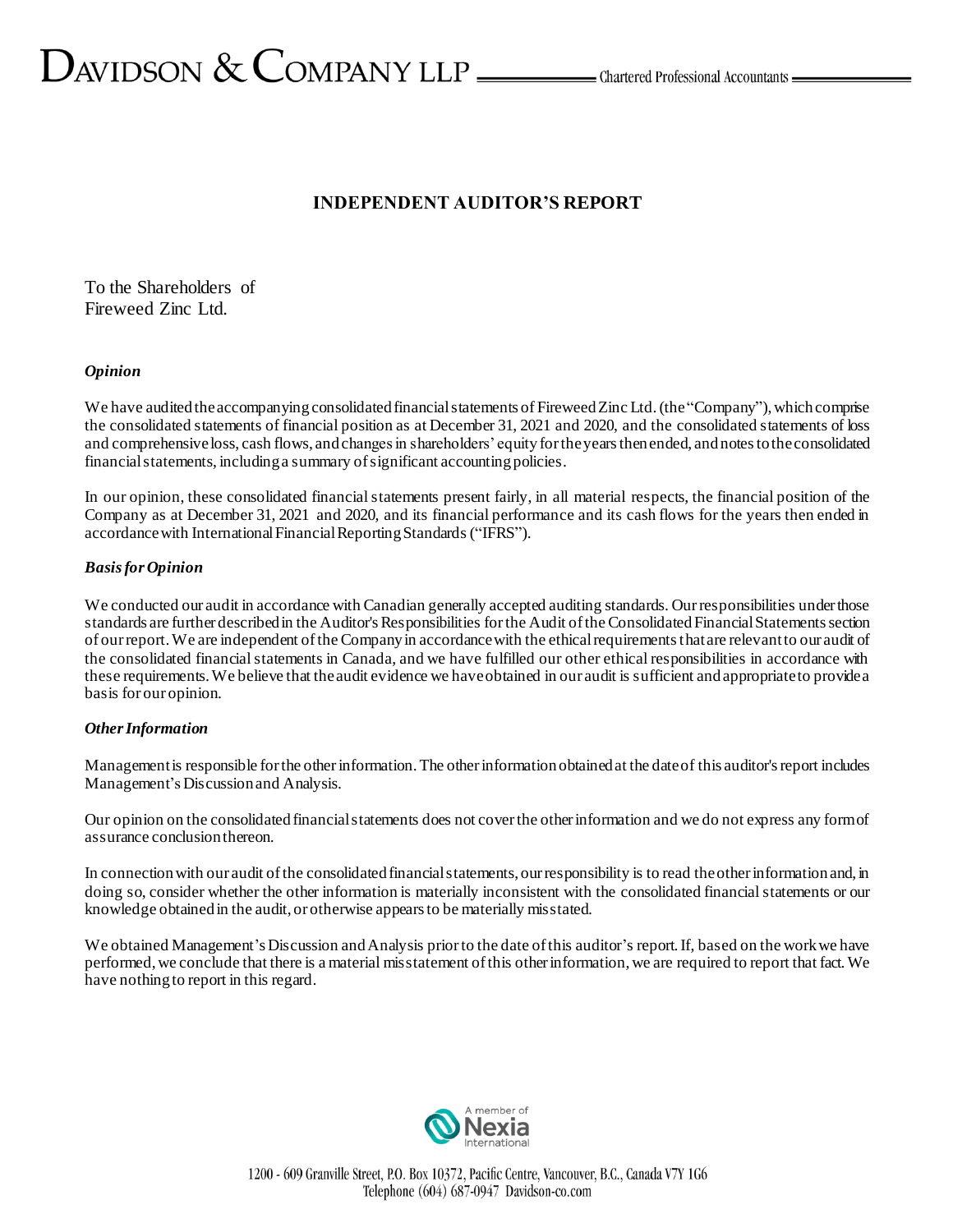# *Responsibilities of Management and Those Charged with Governance for the Consolidated Financial Statements*

Management is responsible for the preparation and fair presentation of the consolidated financial statements in accordance with IFRS, and for such internal control as management determines is necessary to enable the preparation of consolidated financial statements that are free from material misstatement, whether due to fraud or error.

In preparing the consolidated financial statements, management is responsible for assessing the Company's ability to continue as a going concern, disclosing, as applicable, matters related to going concern and using the going concern basis of accounting unless management either intends to liquidate the Company or to cease operations, or has no realistic alternative but to do so.

Those charged with governance are responsible for overseeing the Company's financial reporting process.

#### *Auditor's Responsibilities for the Audit of the Consolidated Financial Statements*

Our objectives are to obtain reasonable assurance about whether the consolidated financial statements as a whole are free from material misstatement, whether due to fraud or error, and to issue an auditor's report that includes our opinion. Reasonable assurance is a high level of assurance, but is not a guarantee that an audit conducted in accordance with Canadian generally accepted auditing standards will always detect a material misstatement when it exists. Misstatements can arise from fraud or error and are considered material if, individually or in the aggregate, they could reasonably be expected to influence the economic decisions of users taken on the basis of these consolidated financial statements.

As part of an audit in accordance with Canadian generally accepted auditing standards, we exercise professional judgment and maintain professional skepticism throughout the audit. We also:

- Identify and assess the risks of material misstatement of the consolidated financial statements, whether due to fraud or error, design and perform audit procedures responsive to those risks, and obtain audit evidence that is sufficient and appropriate to provide a basis for our opinion. The risk of not detecting a material misstatement resulting from fraud is higher than for one resulting from error, as fraud may involve collusion, forgery, intentional omissions, misrepresentations, or the override of internal control.
- Obtain an understanding of internal control relevant to the audit in order to design audit procedures that are appropriate in the circumstances, but not for the purpose of expressing an opinion on the effectiveness of the Company's internal control.
- Evaluate the appropriateness of accounting policies used and the reasonableness of accounting estimates and related disclosures made by management.
- Conclude on the appropriateness of management's use of the going concern basis of accounting and, based on the audit evidence obtained, whether a material uncertainty exists related to events or conditions that may cast significant doubt on the Company's ability to continue as a going concern. If we conclude that a material uncertainty exists, we are required to draw attention in our auditor's report to the related disclosures in the consolidated financial statements or, if such disclosures are inadequate, to modify our opinion. Our conclusions are based on the audit evidence obtained up to the date of our auditor's report. However, future events or conditions may cause the Company to cease to continue as a going concern.
- Evaluate the overall presentation, structure and content of the consolidated financial statements, including the disclosures, and whether the consolidated financial statements represent the underlying transactions and events in a manner that achieves fair presentation.
- Obtain sufficient appropriate audit evidence regarding the financial information of the entities or business activities within the Company to express an opinion on the consolidated financial statements. We are responsible for the direction, supervision and performance of the group audit. We remain solely responsible for our audit opinion.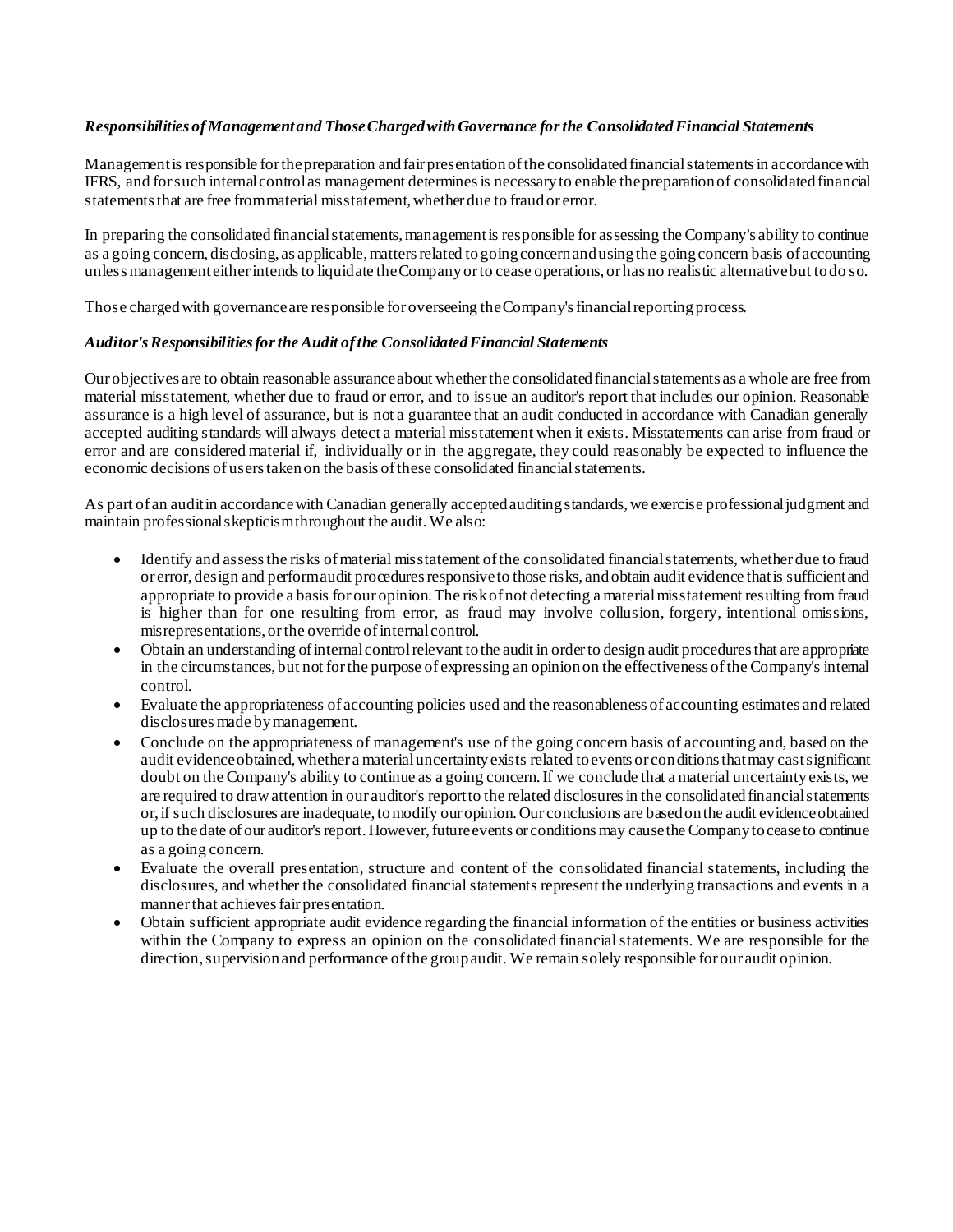We communicate with those charged with governance regarding, among other matters, the planned scope and timing of the audit and significant audit findings, including any significant deficiencies in internal control that we identify during our audit.

We also provide those charged with governance with a statement that we have complied with relevant ethical requirements regarding independence, and to communicate with them all relationships and other matters that may reasonably be thought to bear on our independence, and where applicable, related safeguards.

The engagement partner on the audit resulting in this independent auditor's report is Zachary Faure.

Javidson & Caysary LLP

April 19, 2022

Vancouver, Canada Chartered Professional Accountants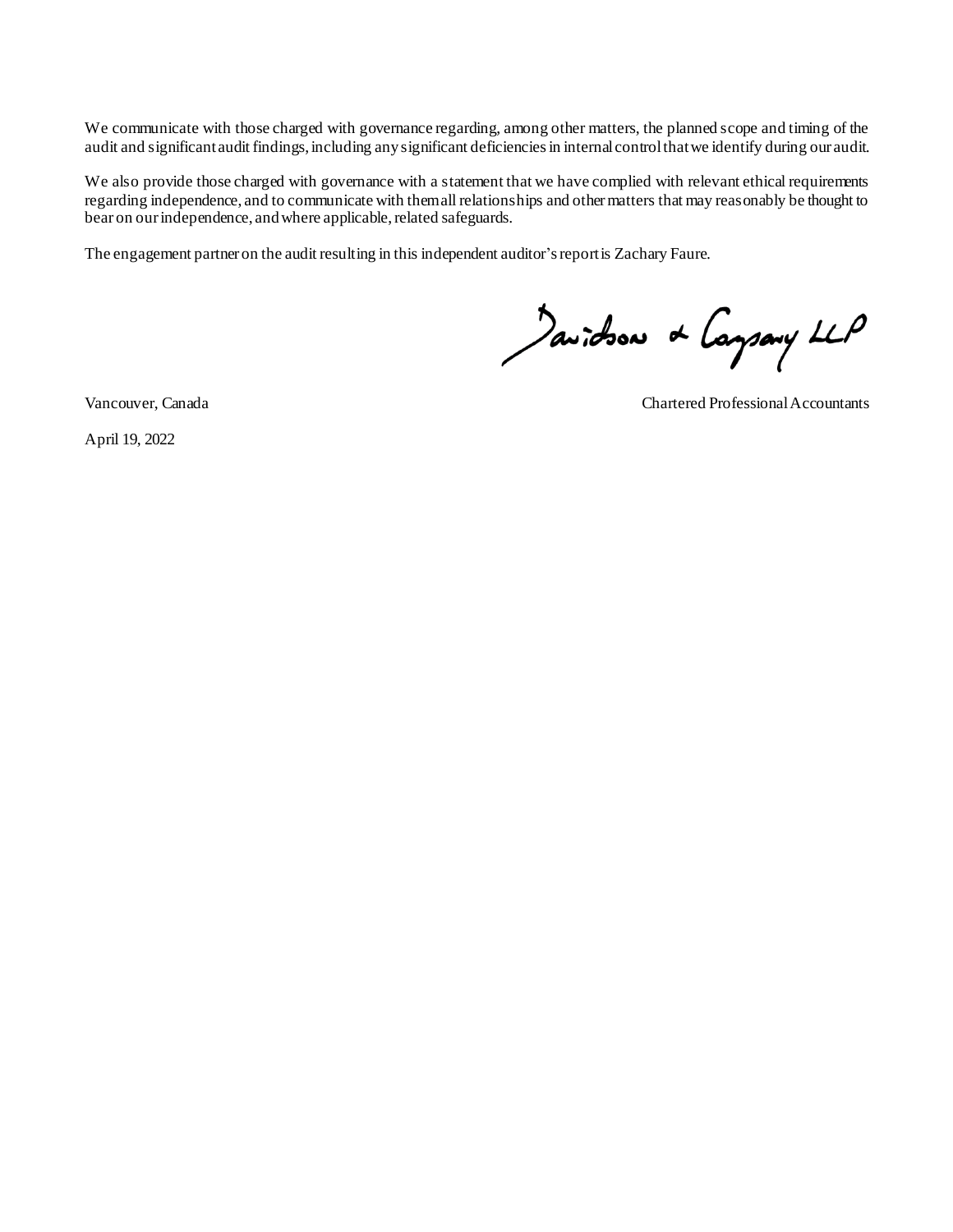Consolidated Statements of Financial Position (Expressed in Canadian Dollars)

As at

|                                                                                                      |                 | December 31,       | December 31,     |
|------------------------------------------------------------------------------------------------------|-----------------|--------------------|------------------|
|                                                                                                      | Note(s)         | 2021               | 2020             |
| <b>Assets</b>                                                                                        |                 |                    |                  |
| Current assets:                                                                                      |                 |                    |                  |
| Cash                                                                                                 |                 | \$<br>8,179,833    | \$<br>2,264,206  |
| Receivables                                                                                          |                 | 340,843            | 233,491          |
| Prepaid expenses                                                                                     |                 | 213,744            | 110,140          |
|                                                                                                      |                 | 8,734,420          | 2,607,837        |
| Equipment                                                                                            | 5               | 168,965            | 113,937          |
| <b>Reclamation bond</b>                                                                              |                 | 39,596             | 39,596           |
| Exploration and evaluation assets                                                                    | 4               | 12,088,437         | 11,458,395       |
|                                                                                                      |                 | \$<br>21,031,418   | \$<br>14,219,765 |
| <b>Current liabilities:</b><br>Accounts payable and accrued                                          | 6,12            |                    |                  |
| liabilities                                                                                          |                 | \$<br>870,230      | \$<br>229,863    |
|                                                                                                      |                 | 870,230            | 229,863          |
| Long-term loan payable                                                                               | 7               | 40,000             | 40,000           |
| Flow-through premium liability                                                                       | 8               | 1,009,721          |                  |
| Rehabilitation provisions                                                                            | 9               | 366,268            | 236,572          |
|                                                                                                      |                 | 2,286,219          | 506,435          |
| Shareholders' equity:                                                                                |                 |                    |                  |
| Capital stock                                                                                        | 10              | 50,028,511         | 36,486,333       |
| Options reserve                                                                                      | 10              | 2,234,287          | 1,797,596        |
| Warrants reserve                                                                                     | 10              | 172,187            | 197,013          |
| <b>Deficit</b>                                                                                       |                 | (33, 689, 786)     | (24, 767, 612)   |
|                                                                                                      |                 | 18,745,199         | 13,713,330       |
|                                                                                                      |                 | \$<br>21,031,418   | \$<br>14,219,765 |
| Nature and continuance of operations (Note 1)<br>Commitment (Note 16)<br>Subsequent events (Note 17) |                 |                    |                  |
| On behalf of the Board:                                                                              |                 |                    |                  |
| "Brandon Macdonald"                                                                                  | <b>Director</b> | "George Gorzynski" | Director         |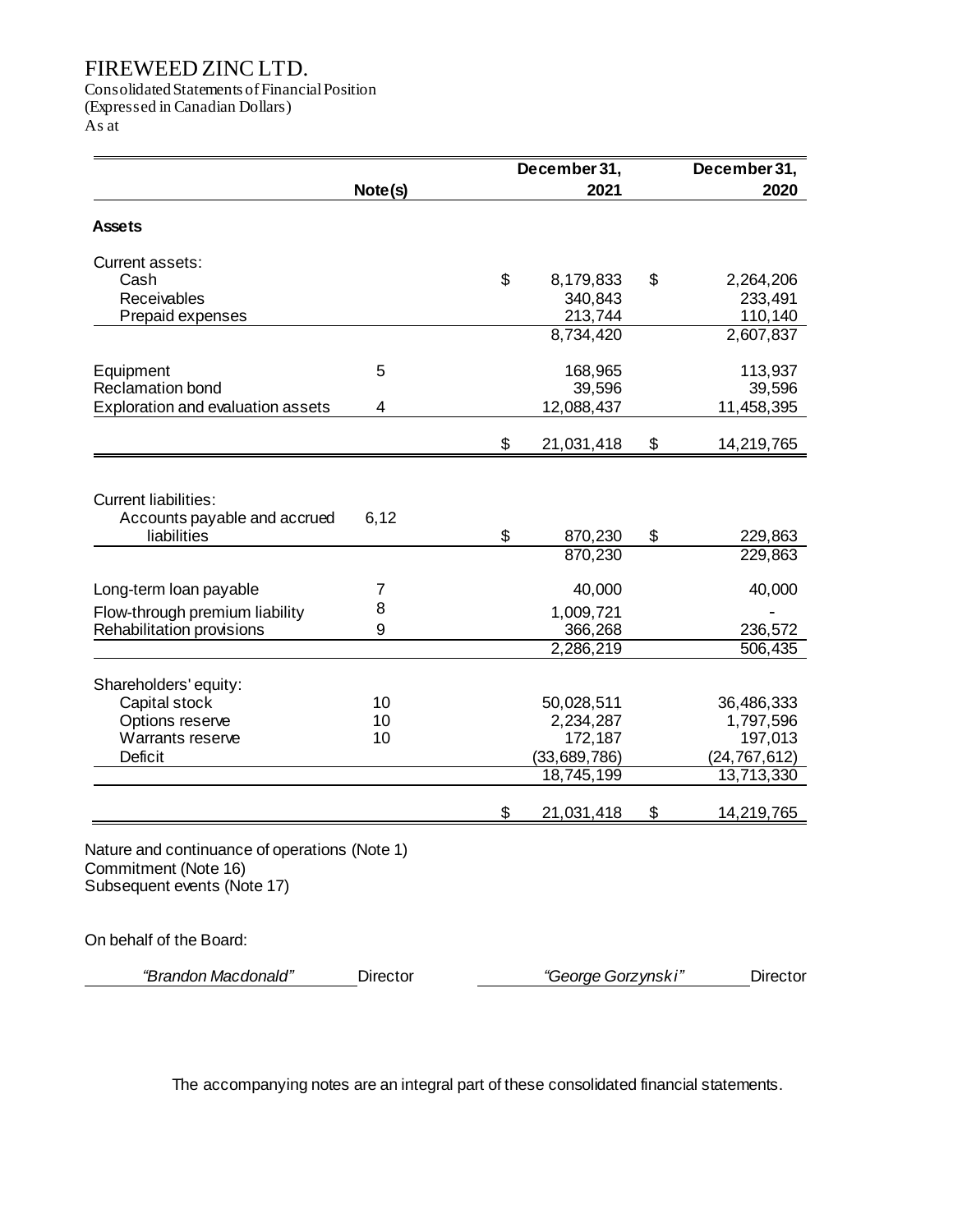Consolidated Statements of Loss and Comprehensive Loss (Expressed in Canadian Dollars)

For the years ended

|                                                                             | Note(s)  | <b>Year ended</b><br>December 31, 2021 | Year ended<br>December 31, 2020 |
|-----------------------------------------------------------------------------|----------|----------------------------------------|---------------------------------|
| <b>Expenses</b>                                                             |          |                                        |                                 |
| Consulting and management<br>Depreciation                                   | 12<br>5  | \$<br>1,157,814<br>42,745              | \$<br>435,783<br>16,045         |
| Director and committee fees                                                 | 12       | 123,000                                | 126,351                         |
| Exploration and evaluation<br>Investor relations and corporate              | 4        | 7,111,005                              | 4,878,571                       |
| development<br>Insurance                                                    | 12       | 321,344<br>37,475                      | 275,990<br>14,583               |
| Office and payroll                                                          |          | 69,168                                 | 46,409                          |
| Professional fees<br>Rent                                                   |          | 194,798<br>80,201                      | 90,026<br>51,735                |
| Share-based compensation                                                    | 10,12,16 | 437,923                                | 377,111                         |
| Transfer agent & filing fees<br>Travel                                      |          | 76,632<br>33,516                       | 89,201<br>12,832                |
|                                                                             |          | (9,685,621)                            | (6, 414, 637)                   |
| Accretion on rehabilitation provision<br>Amortization of flow-through       | 9        | (1, 585)                               | (4,672)                         |
| liability<br>Foreign exchange<br>Interest income                            | 8        | 737,558<br>(4, 729)                    | 769,132<br>(8,919)              |
|                                                                             |          | 32,203                                 | 18,498                          |
| Loss and comprehensive loss for the                                         |          |                                        |                                 |
| year                                                                        |          | \$<br>(8,922,174)                      | \$<br>(5,640,598)               |
| Loss per share - basic and diluted                                          |          | \$<br>(0.14)                           | \$<br>(0.12)                    |
| Weighted average number of common shares<br>outstanding - basic and diluted |          | 63,722,207                             | 45,798,110                      |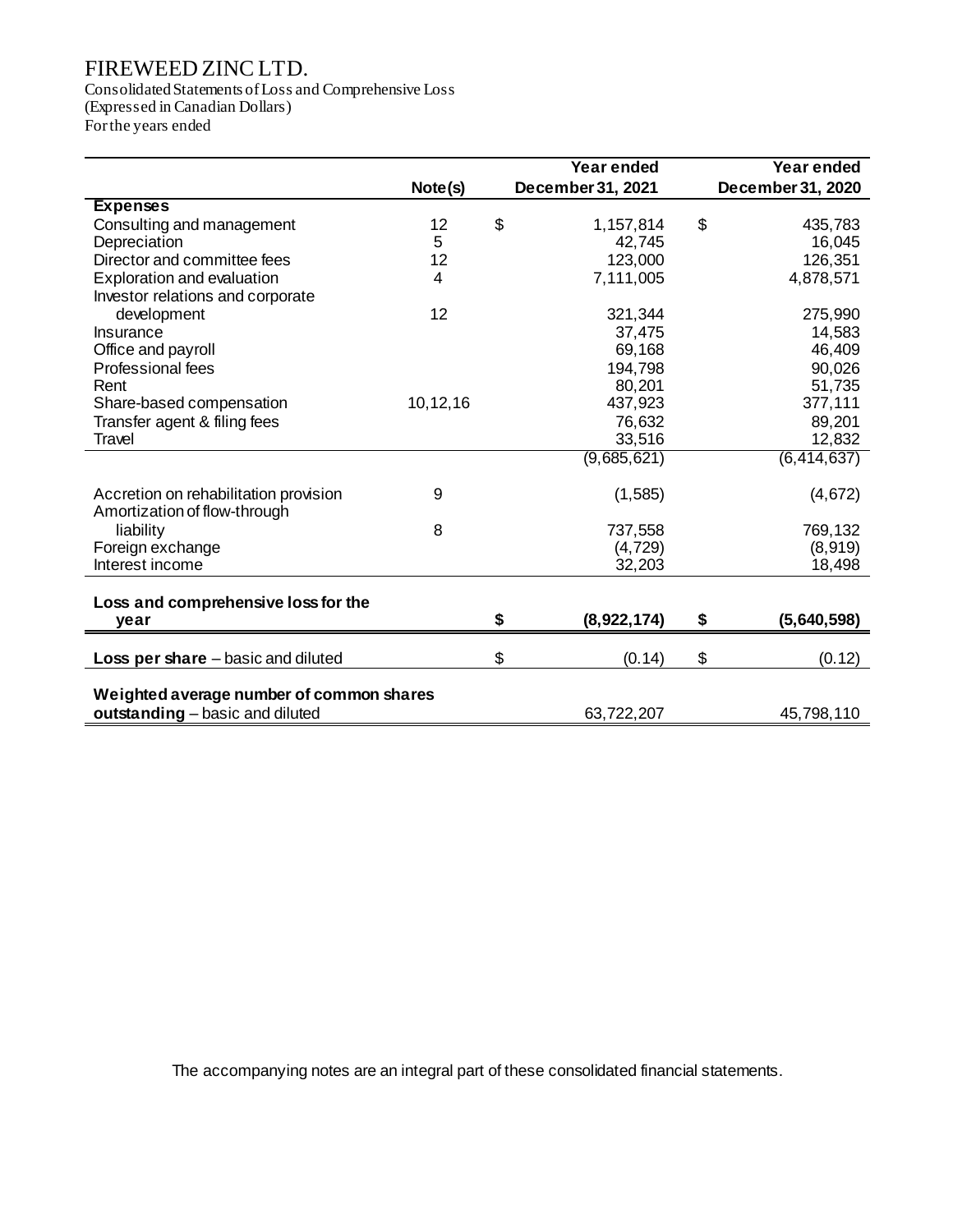Consolidated Statements of Cash Flows (Expressed in Canadian Dollars) For the years ended

|                                           | Year Ended December 31, |             |    |               |  |  |  |
|-------------------------------------------|-------------------------|-------------|----|---------------|--|--|--|
|                                           |                         | 2021        |    | 2020          |  |  |  |
| <b>OPERATING ACTIVITIES</b>               |                         |             |    |               |  |  |  |
| Loss for the year                         | \$                      | (8,922,174) | \$ | (5,640,598)   |  |  |  |
| Adjustment for items not affecting cash:  |                         |             |    |               |  |  |  |
| Amortization of flow-through liability    |                         | (737, 558)  |    | (769, 132)    |  |  |  |
| Accretion on rehabilitation provision     |                         | 1,585       |    | 4,672         |  |  |  |
| Depreciation                              |                         | 42,745      |    | 16,045        |  |  |  |
| Share-based compensation                  |                         | 437,923     |    | 377,111       |  |  |  |
| Change in non-cash working capital items: |                         |             |    |               |  |  |  |
| Receivables                               |                         | (107, 352)  |    | (203, 344)    |  |  |  |
| Prepaid expenses                          |                         | (103, 604)  |    | 41,030        |  |  |  |
| Accounts payable and accrued liabilities  |                         | 640,367     |    | (58, 937)     |  |  |  |
|                                           |                         | (8,748,068) |    | (6, 233, 153) |  |  |  |
| <b>INVESTING ACTIVITIES</b>               |                         |             |    |               |  |  |  |
| Exploration and evaluation assets         |                         | (1,931)     |    | (559, 805)    |  |  |  |
| Equipment                                 |                         | (97, 773)   |    | (107, 940)    |  |  |  |
|                                           |                         | (99, 704)   |    | (667, 745)    |  |  |  |
| <b>FINANCING ACTIVITIES</b>               |                         |             |    |               |  |  |  |
| Capital stock                             |                         | 14,681,827  |    | 8,446,347     |  |  |  |
| Share issue costs                         |                         | (321, 123)  |    | (244, 569)    |  |  |  |
| Proceeds from warrants exercised          |                         | 400,335     |    | 139,537       |  |  |  |
| Proceeds from options exercised           |                         | 2,360       |    |               |  |  |  |
| Proceeds from loan                        |                         |             |    | 40,000        |  |  |  |
|                                           |                         | 14,763,399  |    | 8,381,315     |  |  |  |
| Increase in cash                          |                         | 5,915,627   |    | 1,480,417     |  |  |  |
| Cash, beginning of the year               | \$                      | 2,264,206   | \$ | 783,789       |  |  |  |
| Cash, end of the year                     | \$                      | 8,179,833   | \$ | 2,264,206     |  |  |  |

# **Supplemental disclosures with respect to cash flows:**

| Non-cash investing and financing activities:   |           |                 |
|------------------------------------------------|-----------|-----------------|
| Change in rehabilitation provision             | 128,111   | 29,123          |
| Fair value of finders' warrants                | 25,539    | \$<br>65,310    |
| Fair value of shares issued for share issuance |           |                 |
| costs                                          | 18,000    | \$<br>30,000    |
| Fair value of shares issued for property       | 500,000   | \$<br>1,985,500 |
| Fair value of exercised finders' warrants      | 50,365    | \$<br>2,207     |
| Fair value of options exercised                | 1,232     |                 |
| Flow-through premium liability and share-issue |           |                 |
| costs allocated to flow-through premium        | 1,747,279 | \$<br>769,132   |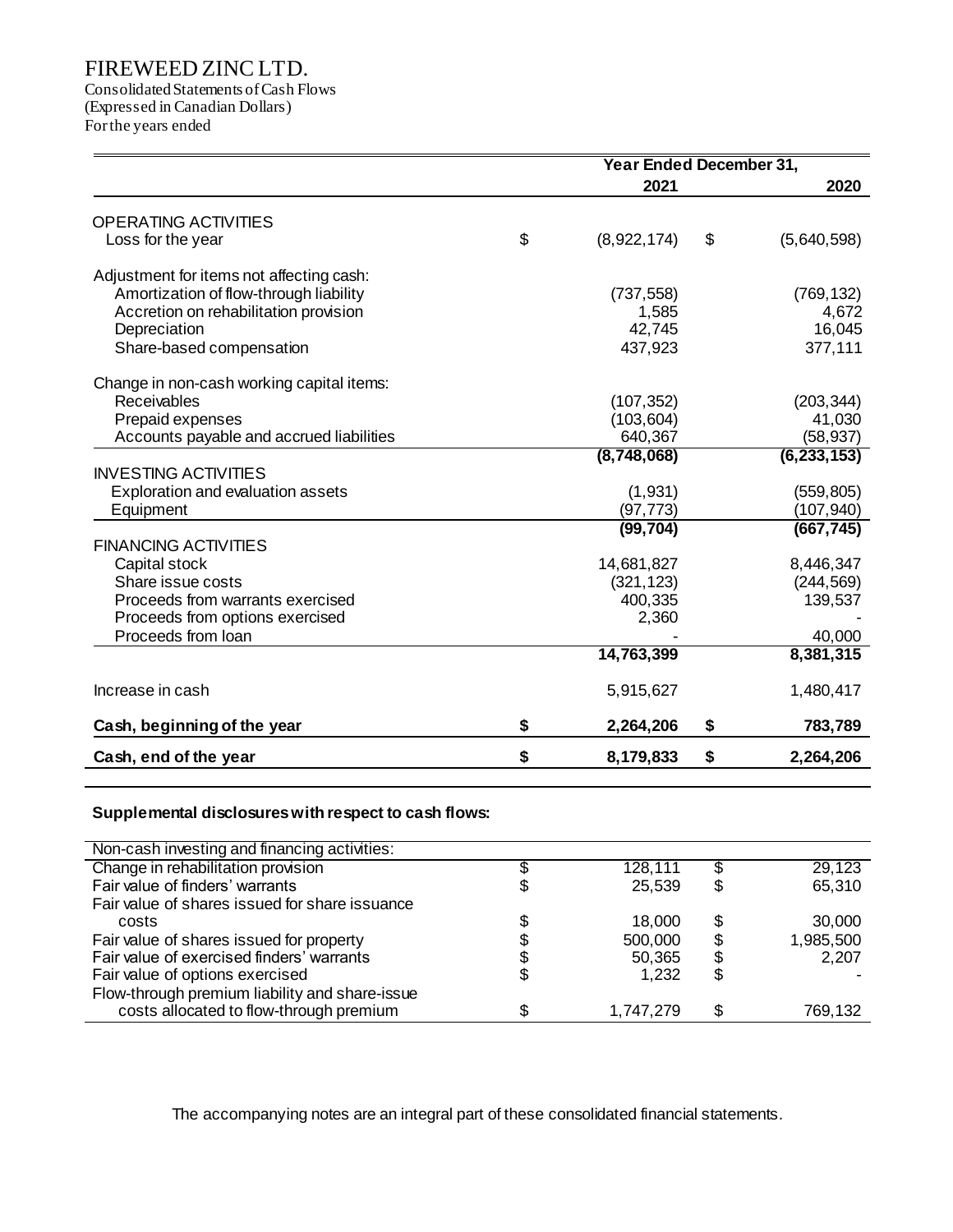Consolidated Statements of Changes in Shareholders' Equity (Expressed in Canadian Dollars)

|                                       |               |            |    |                     |    |                    |   |                |     | Total                   |
|---------------------------------------|---------------|------------|----|---------------------|----|--------------------|---|----------------|-----|-------------------------|
|                                       | Shares        | Amount     |    | Warrants<br>reserve |    | Options<br>reserve |   | Deficit        |     | shareholder's<br>equity |
|                                       |               |            |    |                     |    |                    |   |                |     |                         |
| Balance at December 31, 2019          | 37,797,129 \$ | 26,879,253 | \$ | 133,910             | -S | 1,532,985          | S | (19, 127, 014) | S.  | 9,419,134               |
| Shares issued for resource property   | 2,225,000     | 1,985,500  |    |                     |    |                    |   |                |     | 1,985,500               |
| Shares issued in private placement    | 10,239,636    | 4,908,972  |    |                     |    |                    |   |                |     | 4,908,972               |
| Flow-through shares issued in private |               |            |    |                     |    |                    |   |                |     |                         |
| placement                             | 5,212,423     | 2,762,584  |    |                     |    |                    |   |                |     | 2,762,584               |
| Share issue costs - cash              |               | (208, 910) |    |                     |    |                    |   |                |     | (208, 910)              |
| Share issue costs - non cash          | 56,604        | (95, 310)  |    | 65,310              |    |                    |   |                |     | (30,000)                |
| Share-based compensation              | 300,000       | 112,500    |    |                     |    | 264,611            |   |                |     | 377,111                 |
| Warrants exercised                    | 226,320       | 141,744    |    | (2,207)             |    |                    |   |                |     | 139,537                 |
| Loss for the year                     |               |            |    |                     |    |                    |   | (5,640,598)    |     | (5,640,598)             |
| Balance at December 31, 2020          | 56,057,112 \$ | 36,486,333 | S  | 197,013             | -S | 1,797,596          |   | (24, 767, 612) |     | 13,713,330              |
|                                       |               |            |    |                     |    |                    |   |                |     |                         |
| Balance at December 31, 2020          | 56,057,112 \$ | 36,486,333 | \$ | 197,013             | -S | 1,797,596          | S | (24, 767, 612) | - 5 | 13,713,330              |
| Shares issued for resource property   | 500.000       | 500,000    |    |                     |    |                    |   |                |     | 500,000                 |
| Shares issued in private placement    | 6,250,000     | 5,000,000  |    |                     |    |                    |   |                |     | 5,000,000               |
| Flow-through shares issued in private |               |            |    |                     |    |                    |   |                |     |                         |
| placement                             | 11,476,808    | 7,934,548  |    |                     |    |                    |   |                |     | 7,934,548               |
| Share issue costs - cash              |               | (321, 123) |    |                     |    |                    |   |                |     | (321, 123)              |
| Share issue costs - non cash          | 20,000        | (25, 539)  |    | 25,539              |    |                    |   |                |     |                         |
| Share-based compensation              |               |            |    |                     |    | 437,923            |   |                |     | 437,923                 |
| Options exercised                     | 4,000         | 3,592      |    |                     |    | (1,232)            |   |                |     | 2,360                   |
| Warrants exercised                    | 589,112       | 450,700    |    | (50, 365)           |    |                    |   |                |     | 400,335                 |
| Loss for the year                     |               |            |    |                     |    |                    |   | (8,922,174)    |     | (8,922,174)             |
| Balance at December 31, 2021          | 74.897.032 \$ | 50,028,511 |    | 172,187             |    | 2,234,287          |   | (33,689,786)   |     | 18,745,199              |

Capital Stock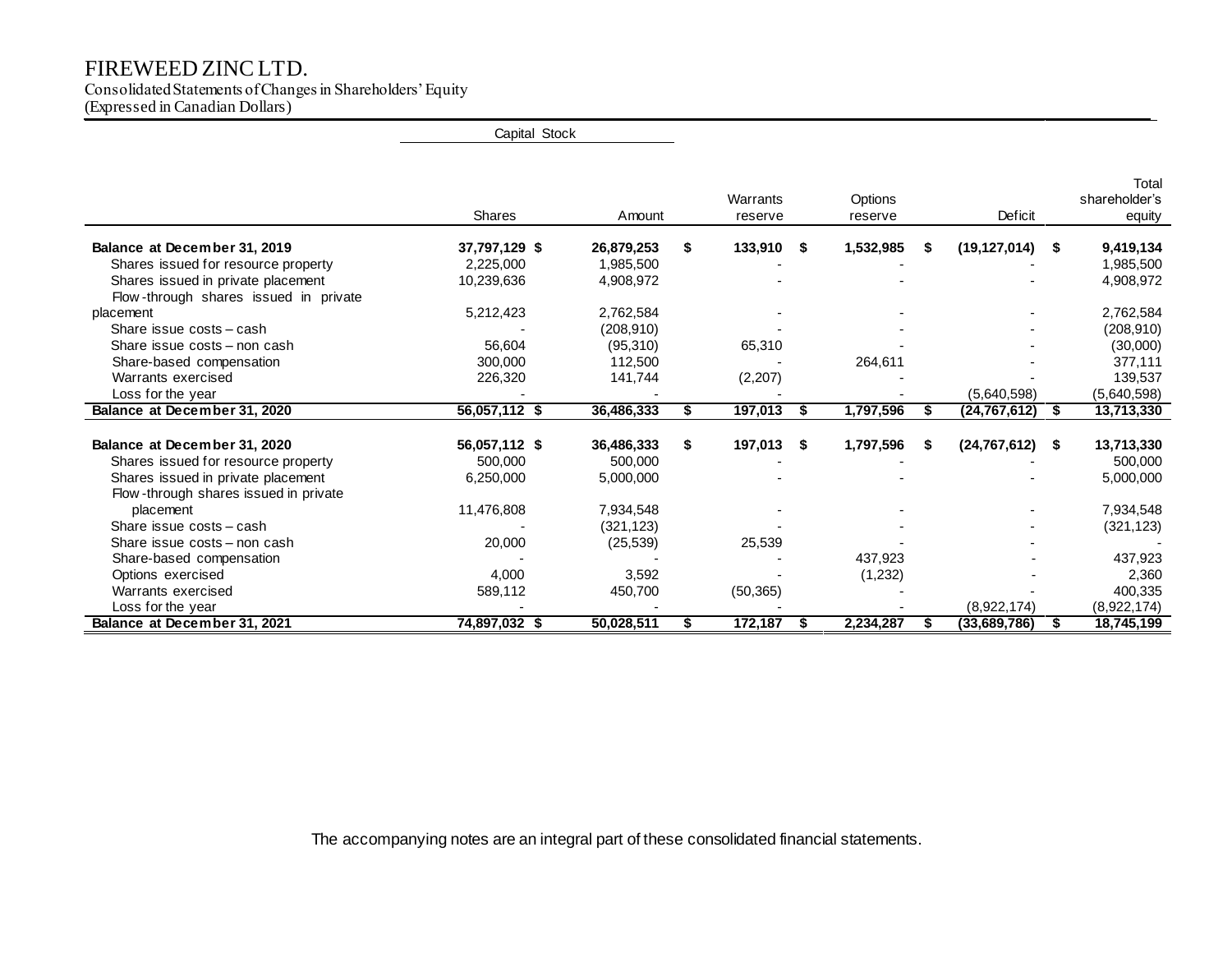# **1. Nature and Continuance of Operations**

Fireweed Zinc Ltd. (the "Company") was incorporated under the Business Corporations Act of the Yukon in Canada on October 20, 2015. The Company is a mineral exploration and development company and is engaged in the acquisition and exploration of mineral assets. Currently the Company has one project, the Macmillan Pass Project, which includes the Tom and Jason claims and zinc-lead-silver deposits, the Nidd claimsand large blocks of adjacent claims (Mac, MC, MP, Jerry, BR, NS, Oro, Sol, Ben and Stump) in Yukon, Canada (collectively, the "Project"). The Company is listed on the TSX Venture Exchange and trades under the symbol FWZ in Canada, and on the OTCQB Venture Market under the symbol FWEDF in the USA.

The Company's head office and principal address is Suite 1020 – 800 West Pender Street, Vancouver, British Columbia, Canada V6C2V6. The registered and records office is 3081 3rd Avenue, Whitehorse, Yukon, Canada Y1A 4Z7.

The Company's ability to continue operations is not assured and is dependent upon the ability to obtain necessary financing to meet its liabilities and commitments as they become due, and the ability to generate future profitable production or operations or obtain sufficient proceeds from the disposition thereof. The outcome of these matters cannot be predicted at this time. These financial statements do not include adjustments to amounts and classifications of assets and liabilities that might be necessary should the Company be unable to continue operations. As at December 31, 2021, the Company had current assets of \$8,734,420 to settle current liabilities of \$870,230, leaving the Company with a working capital of \$7,864,190. Management estimates that with the cash received in the non-brokered private placement subsequent to year end, the Company has sufficient working capital to maintain its operations and activities for the next fiscal year.

In March 2020 the World Health Organization declared coronavirus COVID-19 a global pandemic. This contagious disease outbreak, which has continued to spread, and related adverse public health developments, have adversely affected workforces, economies, and financial markets globally, leading to an economic downturn. To date there have been no adverse effects on the Company's business or ability to raise funds .

The consolidated financial statements for the year ended December 31, 2021 have been prepared by management, reviewed by the Audit Committee and authorized for issue by the Board of Directors on April 19, 2022.

#### **2. Basis of Presentation and Statement of Compliance**

These consolidated financial statements have been prepared in accordance with International Financial Reporting Standards ("IFRS") as issued by the International Accounting Standards Board ("IASB") and interpretations issued by the International Financial Reporting Interpretation Committee ("IFRIC") in effect at December 31, 2021.

The consolidated financial statements have been prepared on a historical cost basis, except for financial instruments classified as fair value through profit or loss, which are stated at their fair value. All dollar amounts presented are in Canadian dollars unless otherwise specified. In addition, the financial statements have been prepared using the accrual basis of accounting, except for cash flow information.

# **3. Significant Accounting Policies**

#### a) Principles of Consolidation

These consolidated financial statements include the financial statements of Fireweed Zinc Ltd. and its wholly owned subsidiary Macmillan Mining Corp., incorporated in British Columbia.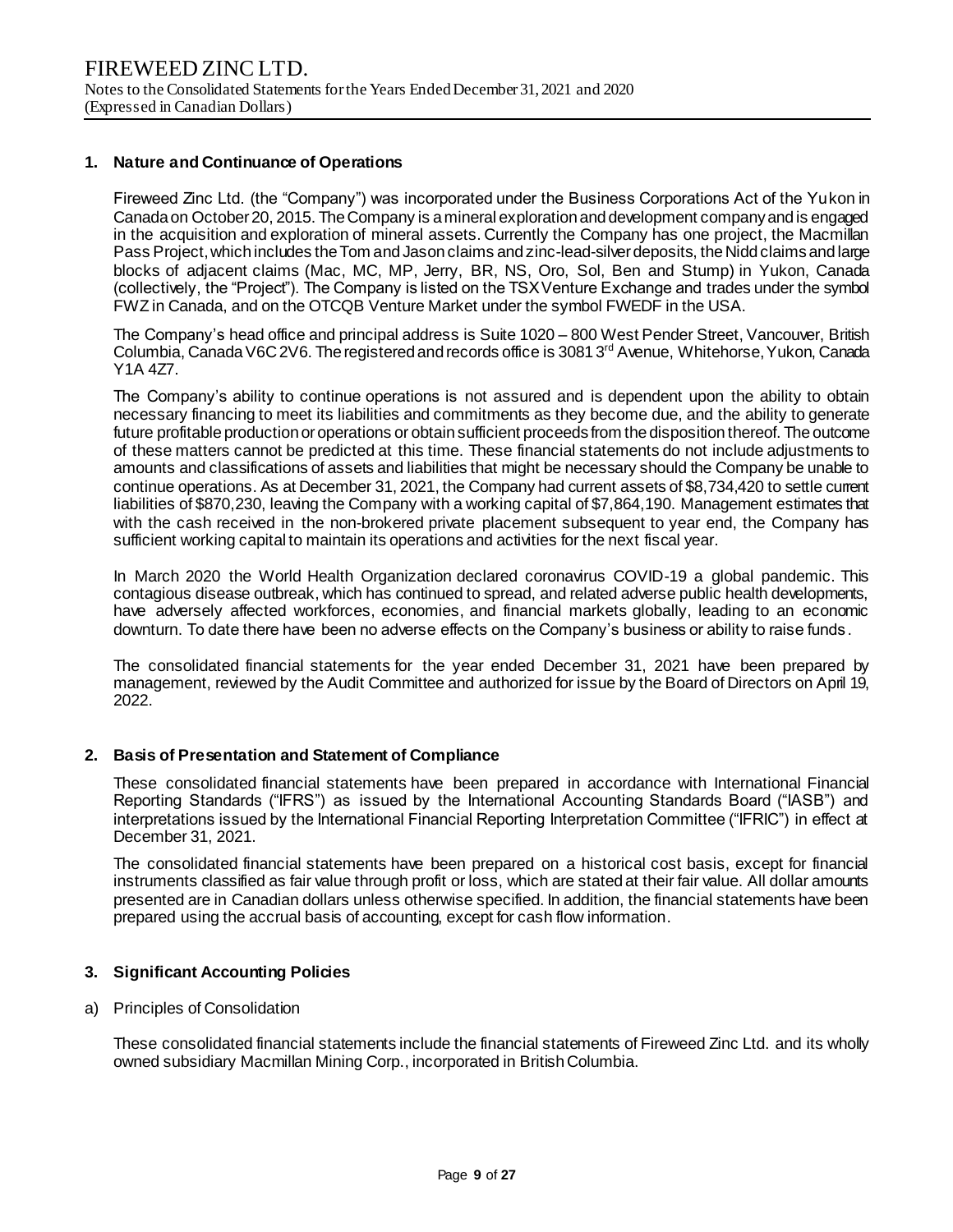#### b) Financial instruments

The Company classifies its financial assets into one of the categories described below, depending on the purpose for which the asset was acquired. Management determines the classification of its financial assets at initial recognition.

Equity instruments that are held for trading are classified as FVTPL, for other equity instruments, on the day of acquisition the Company can make an irrevocable election (on an instrument-by-instrument basis) to designate them as at fair value through other comprehensive income ("FVTOCI").

*Fair value through profit or loss ("FVTPL")* – Financial assets carried at FVTPL are initially recorded at fair value and transaction costs are expensed in the statement of loss. Realized and unrealized gains and losses arising from changes in the fair value of the financial asset held at FVTPL are included in the statement of loss in the period in which they arise.

*Fair value through other comprehensive income ("FVTOCI")* - Investments in equity instruments at FVTOCI are initially recognized at fair value plus transaction costs. Subsequently, they are measured at fair value, with gains and losses arising from changes in fair value recognized in other comprehensive income or loss. There is no subsequent reclassification of fair value gains and losses to profit or loss following the derecognition of the investment.

*Financial assets at amortized cost* - A financial asset is measured at amortized cost if the objective of the business model is to hold the financial asset for the collection of contractual cash flows, and the asset's contractual cash flows are comprised solely of payments of principal and interest. They are classified as current assets or non-current assets based on their maturity date and are initially recognized at fair value and subsequently carried at amortized cost less any impairment.

The following table shows the classification of the Company's financial instruments:

| Financial instrument                     | Classification                                 |
|------------------------------------------|------------------------------------------------|
| Cash                                     | Fair value through profit or loss              |
| <b>Receivables</b>                       | Financial asset measured at amortized cost     |
| <b>Reclamation bond</b>                  | Financial asset measured at amortized cost     |
| Loan payable                             | Financial liability measured at amortized cost |
| Accounts payable and accrued liabilities | Financial liability measured at amortized cost |

Financial liabilities are recognized initially at fair value and are subsequently stated at amortized cost. Transaction costs on financial assets and liabilities other than those classified at FVTPL are treated as part of the carrying value of the asset or liability. Transaction costs for assets and liabilities at FVTPL are expensed as incurred.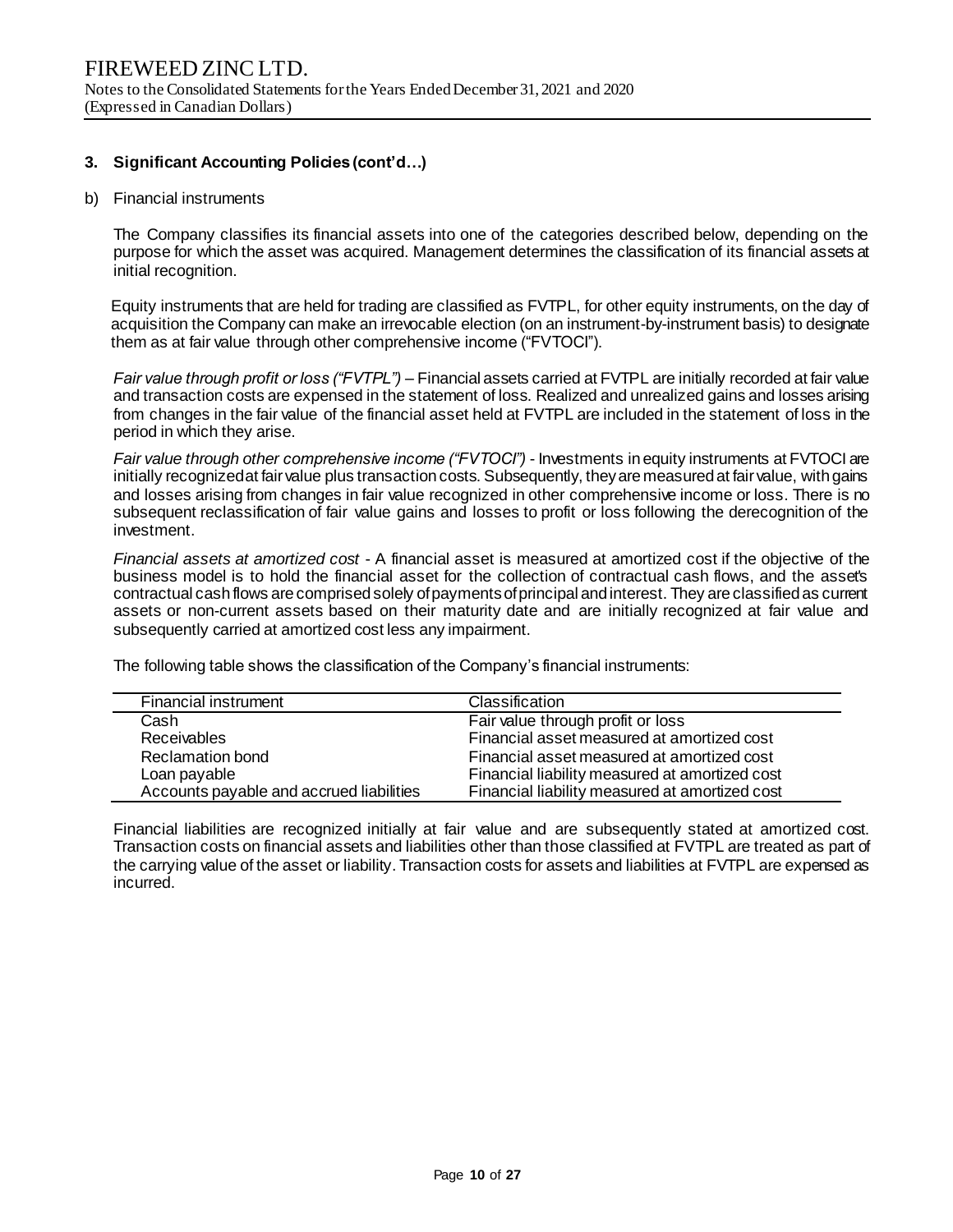### c) Exploration and evaluation assets

Before legal rights to explore a property have been acquired, costs are expensed as incurred. Costs related to the acquisition of exploration and evaluation assets are capitalized by property until the commencement of commercial production. If commercially profitable ore reserves are developed, capitalized costs of the related property are reclassified as mining assets and amortized using the unit of production method. If, after management review, it is determined that capitalized acquisition costs are not recoverable over the estimated economic life of the property, or the property is abandoned, or management deems there to be an impairment in value, the property is written down to its net realizable value. Costs related to the exploration and evaluation of mineral properties are recognized in profit or loss as incurred.

Any option payments received by the Company from third parties or tax credits refunded to the Company are credited to the capitalized cost of the mineral interest. If payments received exceed the capitalized cost of the mineral interest, the excess is recognized as income in the year received and allocated against exploration expenses. The amounts shown for exploration and evaluation assets do not necessarily represent present or future values. Their recoverability is dependent upon the discovery of economically recoverable reserves, the ability of the Company to obtain permits and the necessary financing to complete the exploration and evaluation, and future profitable production or proceeds from the disposition thereof.

d) Rehabilitation provision

The Company recognizes liabilities for legal or constructive obligations associated with the retirement of exploration and evaluation assets and equipment. The net present value of future rehabilitation costs is capitalized to the related asset along with a corresponding increase in the rehabilitation provision in the period incurred. Discount rates using a pre-tax rate that reflect the time value of money are used to calculate the net present value.

The Company's estimates of reclamation costs could change as a result of changes in regulatory requirements, discount rates and assumptions regarding the amount and timing of the future expenditures. These changes are recorded directly to the related assets with a corresponding entry to the rehabilitation provision.

The increase in the provision due to the passage of time is recognized as interest expense.

#### e) Equipment

Equipment is stated at cost less accumulated depreciation and accumulated impairment losses. Cost includes expenditures that are directly attributable to the acquisition of the asset. Subsequent costs are included in the asset's carrying amount or recognized as a separate asset, as appropriate, only when it is probable that future economic benefits associated with the item will flow to the company and cost can be measured reliably. The carrying amount of a replaced asset is derecognized when replaced. Repairs and maintenance costs are charged to profit or loss during the period in which they are incurred.

The major categories of equipment are depreciated as follows: Computer Hardware – 45% declining balance, Exploration Equipment – 20% declining balance, Vehicles – 30% declining balance.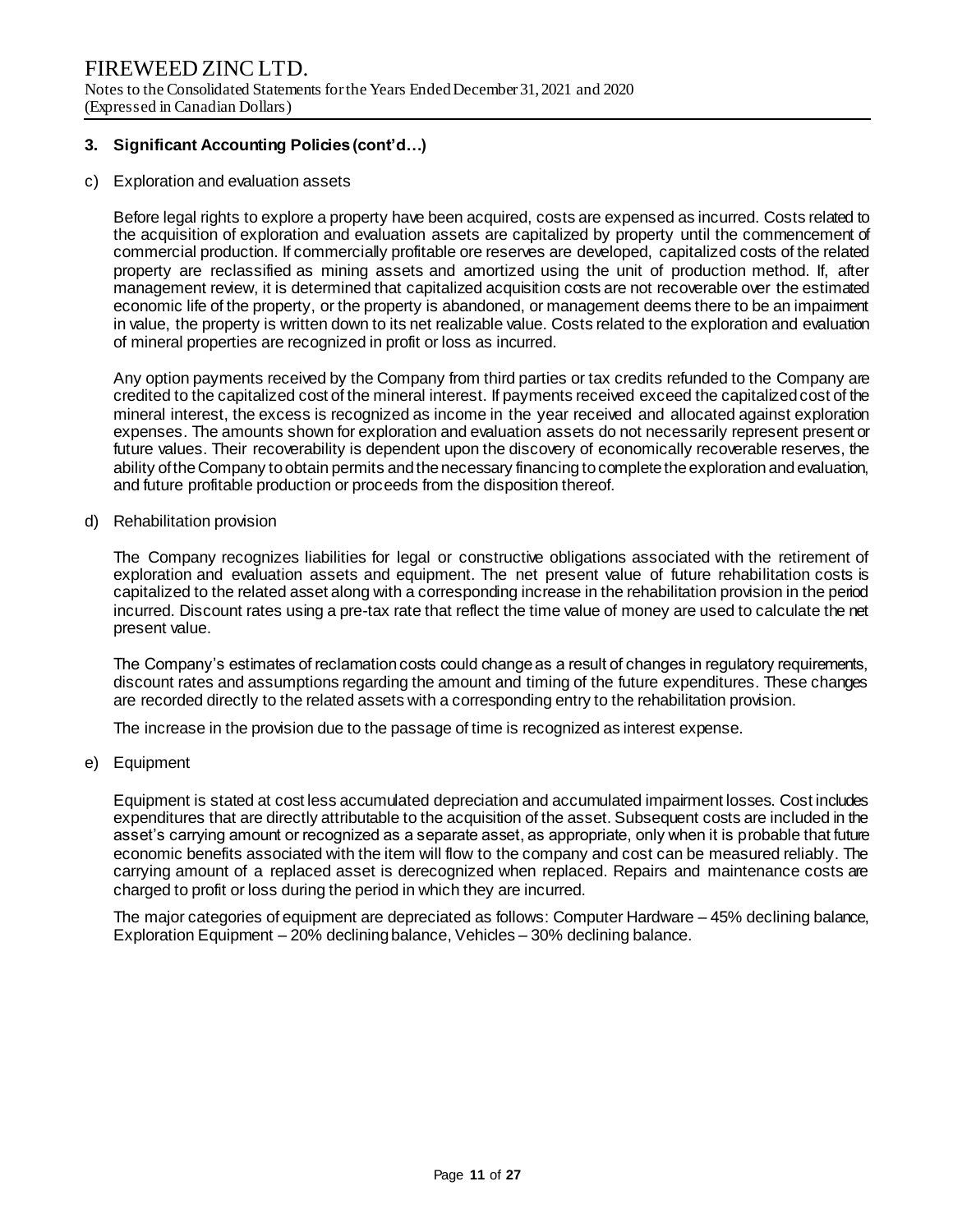#### f) Share-based compensation

The Company's stock option plan allows Company employees, directors, officers and consultants to acquire shares of the Company. The fair value of options granted is recognized as share-based compensation expense with a corresponding increase in equity. An individual is classified as an employee when the individual is an employee for legal or tax purposes (direct employee) or provides services similar to those performed by a direct employee. Fair value is measured at grant date, and each tranche is recognized using the graded vesting method over the period during which the options vest. The fair value of the options granted is measured using the Black-Scholes option pricing model, taking into account the terms and conditions upon which the options were granted.

At each financial position reporting date, the amount recognized as an expense is adjusted to reflect the actual number of stock options that are expected to vest. In situations where equity instruments are issued to consultants and some or all of the goods or services received by the entity as consideration cannot be specifically identified, they are measured at the fair value of the share-based payment. Otherwise, share-based compensation is measured at the fair value of goods or services received.

#### g) Impairment of non-financial assets

At the end of each reporting period, the Company's assets are reviewed to determine whether there is any indication that those assets may be impaired. If such indication exists, the recoverable amount of the asset is estimated in order to determine the extent of the impairment, if any. The recoverable amount is the higher of fair value less costs to sell and value in use. Fair value is determined as the amount that would be obtained from the sale of the asset in an arm's length transaction between knowledgeable and willing parties. In assessing value in use, the estimated future cash flows are discounted to their present value using a pre-tax discount rate that reflects current market assessments of the time value of money and the risks specific to the asset. If the recoverable amount of an asset is estimated to be less than its carrying amount, the carrying amount of the asset is reduced to its recoverable amount and the impairment loss is recognized in profit or loss for the period. For an asset that does not generate largely independent cash flows, the recoverable amount is determined for the cash generating unit to which the asset belongs.

Where an impairment loss subsequently reverses, the carrying amount of the asset (or cash-generating unit) is increased to the revised estimate of its recoverable amount, but to an amount that does not exceed the carrying amount that would have been determined had no impairment loss been recognized for the asset (or cashgenerating unit) in prior years. A reversal of an impairment loss is recognized immediately in profit or loss.

#### h) Loss per share

Basic loss per common share is calculated by dividing net loss available to common shareholders by the weighted-average number of shares outstanding during the year. The effect of dilutive stock options warrants and similar instruments on loss per share is recognized on the use of the proceeds that could be obtained upon these and similar instruments. It assumes that the proceeds would be used to purchase common shares at the average market price during the year. Diluted loss per share value excludes all dilutive potential common shares if their effect is anti-dilutive.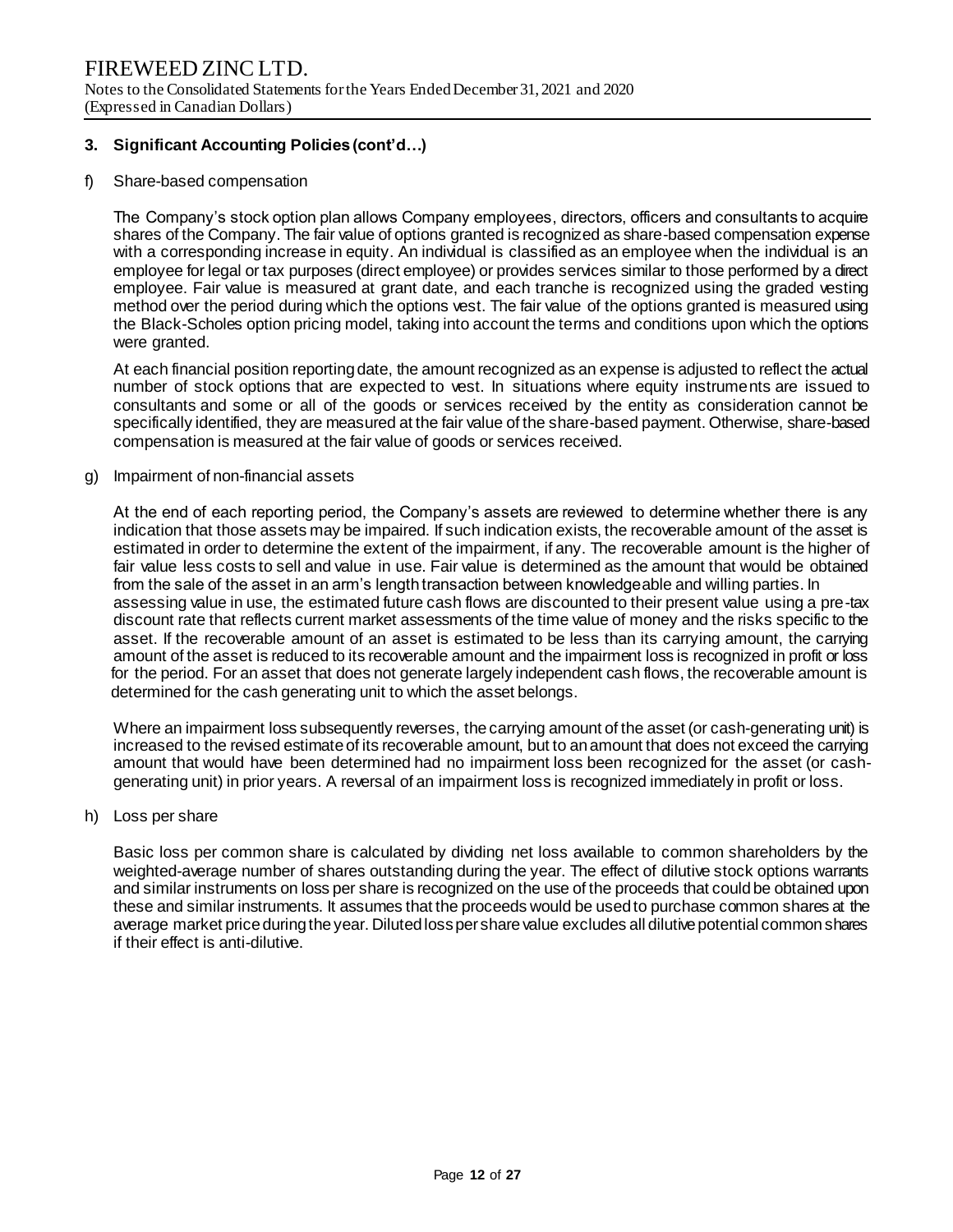i) Critical accounting estimates, judgments, and assumptions

The preparation of these financial statements requires management to make certain estimates, judgments and assumptions that affect the reported amounts of assets and liabilities at the date of the financial statements and reported amount of expenses during the reporting period. Actual outcomes could differ from these estimates. These financial statements include estimates that, by their nature, are uncertain. The impacts of such estimates are pervasive throughout the financial statements and may require accounting adjustments based on future occurrences. Revisions to accounting estimates are recognized in the period in which the estimate is revised and future periods if the revision affects both current and future periods. These estimates are based on historical experience, current and future economic conditions and other factors, including expectations of future events that are believed to be reasonable under the circumstances.

Information about significant areas of estimation uncertainty in applying accounting policies that have the most significant effect on the amounts recognized in the financial statements are noted below with further details of the assumptions contained in the relevant note.

#### *Critical accounting judgment*

The preparation of these financial statements requires management to make judgments regarding the going concern of the Company as discussed in Note 1.

#### *Key sources of estimation uncertainty*

#### Carrying value and recoverability of exploration and evaluation assets

The carrying amount of the Company's exploration and evaluation assets do not necessarily represent present or future values, and the Company's exploration and evaluation assets have been accounted for under the assumption that the carrying amount will be recoverable. Recoverability is dependent on various factors, including the discovery of economically recoverable reserves, the ability of the Company to obtain the necessary financing to complete the development and upon future profitable production or proceeds from the disposition of the mineral properties themselves.

Additionally, there are numerous geological, economic, environmental and regulatory factors and uncertainties that could impact management's assessment as to the overall viability of its properties or to the ability to generate future cash flows necessary to cover or exceed the carrying value of the Company's exploration and evaluation assets.

#### Deferred tax assets and liabilities

The measurement of a deferred tax provision is subject to uncertainty associated with the timing of future events and changes in legislation, tax rates and interpretations by tax authorities. The estimation of taxes includes evaluating the recoverability of deferred tax assets based on an assessment of the Company's ability to utilize the underlying future tax deductions against future taxable income prior to expiry of those deductions. Management assesses whether it is probable that some or all of the deferred income tax assets will not be realized. The ultimate realization of deferred tax assets is dependent upon the generation of future taxable income, which in turn is dependent upon the successful discovery, extraction, development and commercialization of mineral reserves. To the extent that management's assessment of the Company's ability to utilize future tax deductions changes, the Company would be required to recognize more or fewer deferred tax assets, and future tax provisions or recoveries could be affected.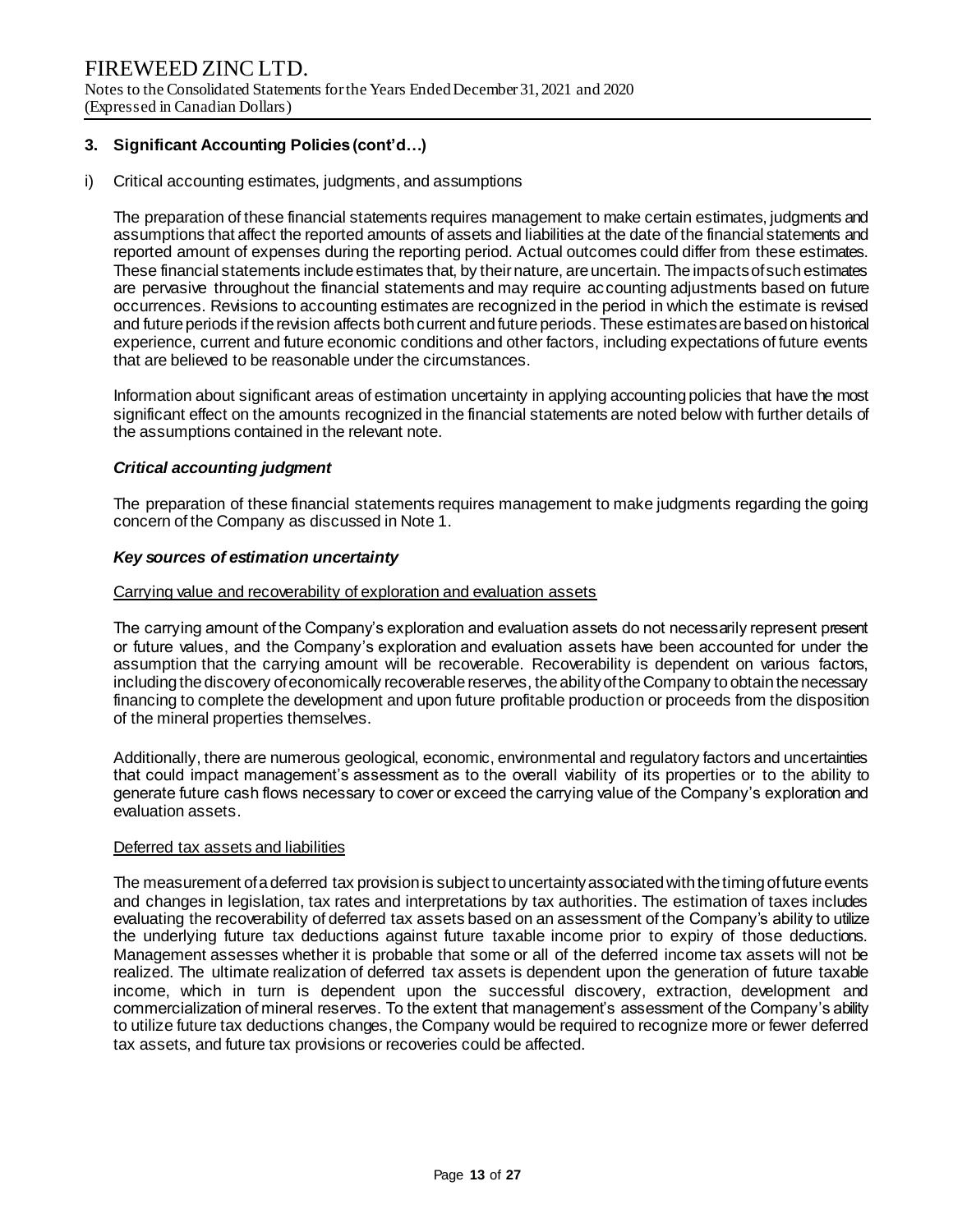i) Critical accounting judgments, estimates and assumptions (cont'd…)

#### Share-based compensation

Share-based compensation expense is measured by reference to the fair value of the stock options at the date at which they are granted. Estimating fair value for granted stock options requires determining the most appropriate valuation model which is dependent on the terms and conditions of the grant. This estimate also requires determining the most appropriate inputs to the valuation model including the expected life of the option, volatility, dividend yield, and rate of forfeitures and making assumptions about them. The value of the sharebased compensation expense for the years ended December 31, 2021 and 2020 are disclosed in Note 10.

#### Rehabilitation provision

The calculation of the asset retirement obligation involves significant measurement estimates and assumptions of the amount and timing of reclamation costs and applicable inputs used in the calculation, such as discount rates. The Company bases its estimates on historical experience, government regulations and assumptions that are believed to be reasonable given the scope of the exploration project. Refer to Note 9 for more details.

j) Income taxes

Income tax is recognized in profit or loss except to the extent that it relates to items recognized directly in equity. Current tax expense is the expected tax payable on taxable income for the year, using tax rates enacted or substantively enacted at the reporting date, adjusted for amendments to tax payable with regards to previous years.

Deferred tax is recognized in respect of temporary differences between the carrying amounts of assets and liabilities for financial reporting purposes and the amounts used for taxation purposes. Deferred tax is measured at the tax rates that are expected to be applied to temporary differences when they revert, based on the laws that have been enacted or substantively enacted by the reporting date.

Deferred tax assets and liabilities are offset if there is a legally enforceable right to offset current income tax liabilities and assets, and they relate to income taxes levied by the same tax authority for the same taxable entity. A deferred tax asset is recognized for unused tax losses, tax credits and deductible temporary differences, to the extent that it is probable that future taxable profits will be available against which they can be utilized. Deferred tax assets are reviewed at each reporting date and are reduced to the extent that it is no longer probable that the related income tax benefit will be realized.

#### k) Capital stock

Common shares are classified as shareholders' equity. Incremental costs directly attributable to the issuance of common shares and stock options are recognized as a deduction from equity. Common shares issued for consideration other than cash, are valued based on their market value at the date the shares are issued.

The Company uses the residual value method with respect to the measurement of shares and warrants issued as private placement units. The residual value method first allocates value to the more easily measurable component based on fair value and then the residual value, if any, to the less easily measurable component. The Company considers the fair value of common shares issued in the private placements to be the more easily measurable component and the common shares are valued at their fair value, as determined by the closing market price on the announcement date. The balance, if any, is allocated to the attached warrants. Any fair value attributed to the warrants is recorded as reserves.

The Company may from time to time, issue flow-through common shares to finance a significant portion of its exploration program. Pursuant to the terms of the flow-through share agreements, these shares transfer the tax deductibility of qualifying resource expenditures to investors. On issuance, the Company separates the flow-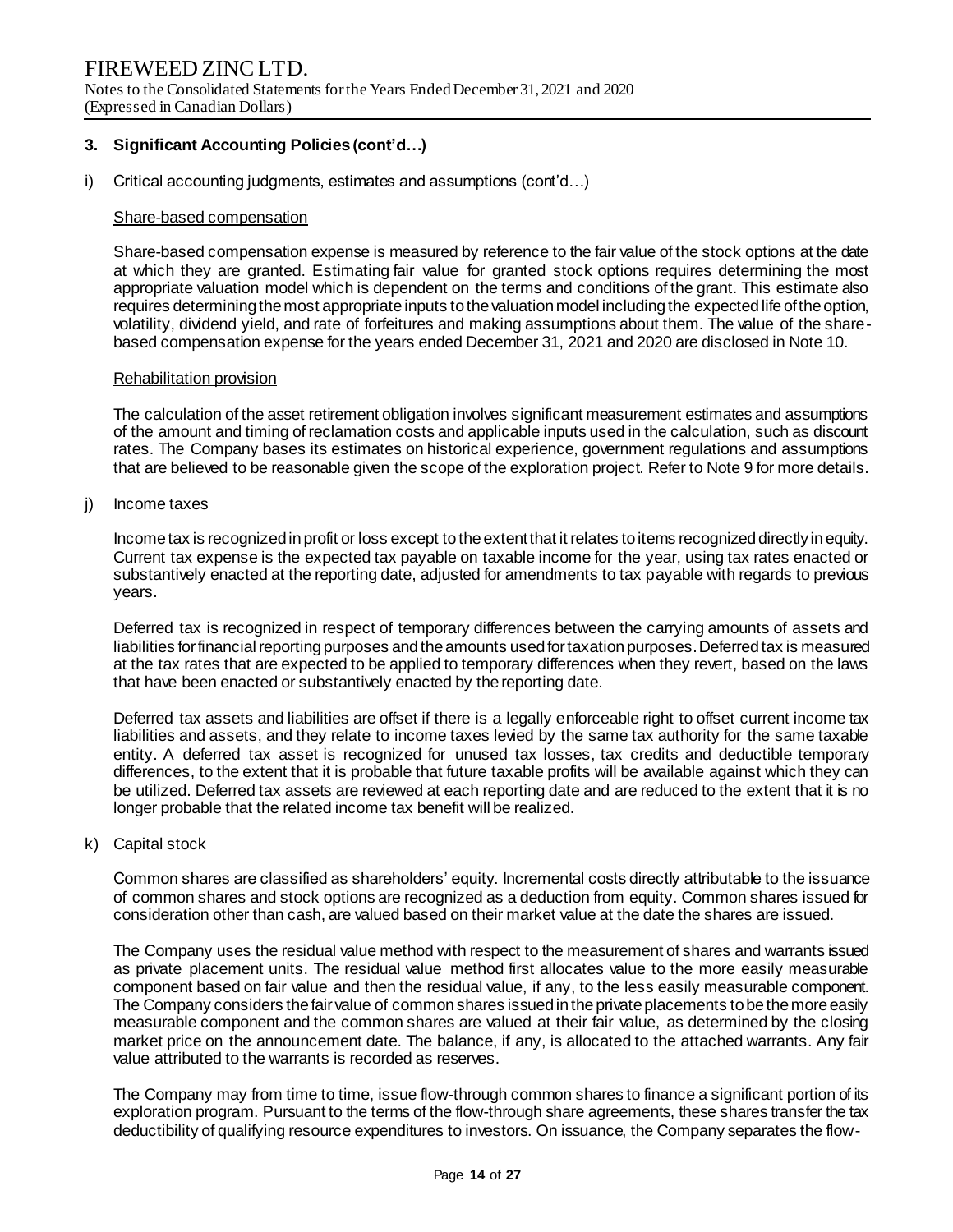k) Capital stock (cont'd…)

through common share into i) a flow-through common share premium, equal to the estimated premium, if any, investors pay for the flow-through feature, which is recognized as a liability and; ii) capital stock. When the resource property expenditures are incurred, the Company derecognizes the liability and recognized as other income.

l) New and revised accounting standards and interpretations adopted during the year.

IAS 16, Property, Plant and Equipment - Proceeds before Intended Use

The amendment to IAS 16 prohibits deducting from the cost of property, plant and equipment amounts received from selling items produced while preparing the asset for its intended use. Instead, a company will recognize such sale proceeds and related cost in profit or loss. The Company does not expect the adoption of this new amendment to have a significant impact on the consolidated financial statements.

IAS 37, Provisions, Contingent Liabilities and Contingent Assets

The changes in Onerous Contracts — Cost of Fulfilling a Contract specify that the 'cost of fulfilling' a contract comprises the 'costs that relate directly to the contract'. Costs that relate directly to a contract can either be incremental costs of fulfilling that contract or an allocation of other costs that relate directly to fulfilling contracts. The Company does not expect the adoption of this new amendment to have a significant impact on the consolidated financial statements

# **4. Exploration and Evaluation Assetsand Expenditures**

*Exploration and Evaluation Assets*

| <b>Macmillan Pass Project</b><br>(Yukon, Canada)             | <b>Fiscal Year Ended</b><br>December 31, 2021 | <b>Fiscal Year Ended</b><br>December 31, 2020 |
|--------------------------------------------------------------|-----------------------------------------------|-----------------------------------------------|
| Acquisition and maintenance costs:<br><b>Opening Balance</b> | \$<br>11,458,395                              | \$<br>8,942,213                               |
| Additions during the year:                                   |                                               |                                               |
| Change in rehabilitation provision                           | 128,111                                       | (29, 123)                                     |
| Cash payments                                                | 1,931                                         | 559,805                                       |
| Shares issued                                                | 500,000                                       | 1,985,500                                     |
|                                                              | 630,042                                       | 2,516,182                                     |
| Acquisition costs, closing balance                           | 12,088,437                                    | 11,458,395                                    |

*Exploration and Evaluation Expenditures*

| <b>Macmillan Pass Project</b><br>(Yukon, Canada) | <b>Fiscal Year Ended</b><br>December 31, 2021 | <b>Fiscal Year Ended</b><br>December 31, 2020 |
|--------------------------------------------------|-----------------------------------------------|-----------------------------------------------|
| Assaying                                         | 328,441                                       | 46,568                                        |
| Camp and field                                   | 1,958,931                                     | 1,609,382                                     |
| Drilling                                         | 1,506,928                                     | 942,122                                       |
| Engineering                                      | 246,307                                       | 117,341                                       |
| <b>Exploration Contracting</b>                   | 1,120,598                                     | 955,263                                       |
| <b>Geological Consulting</b>                     | 595,591                                       | 409,451                                       |
| Insurance and other                              | 4.387                                         | 17,806                                        |
| Permitting, Environment, Social                  | 761,913                                       | 537,779                                       |
| Reporting                                        | 52,554                                        | 37,630                                        |
| Travel & Support                                 | 535,355                                       | 205,229                                       |
| <b>Total exploration expenditures</b>            | 7,111,005                                     | 4,878,571                                     |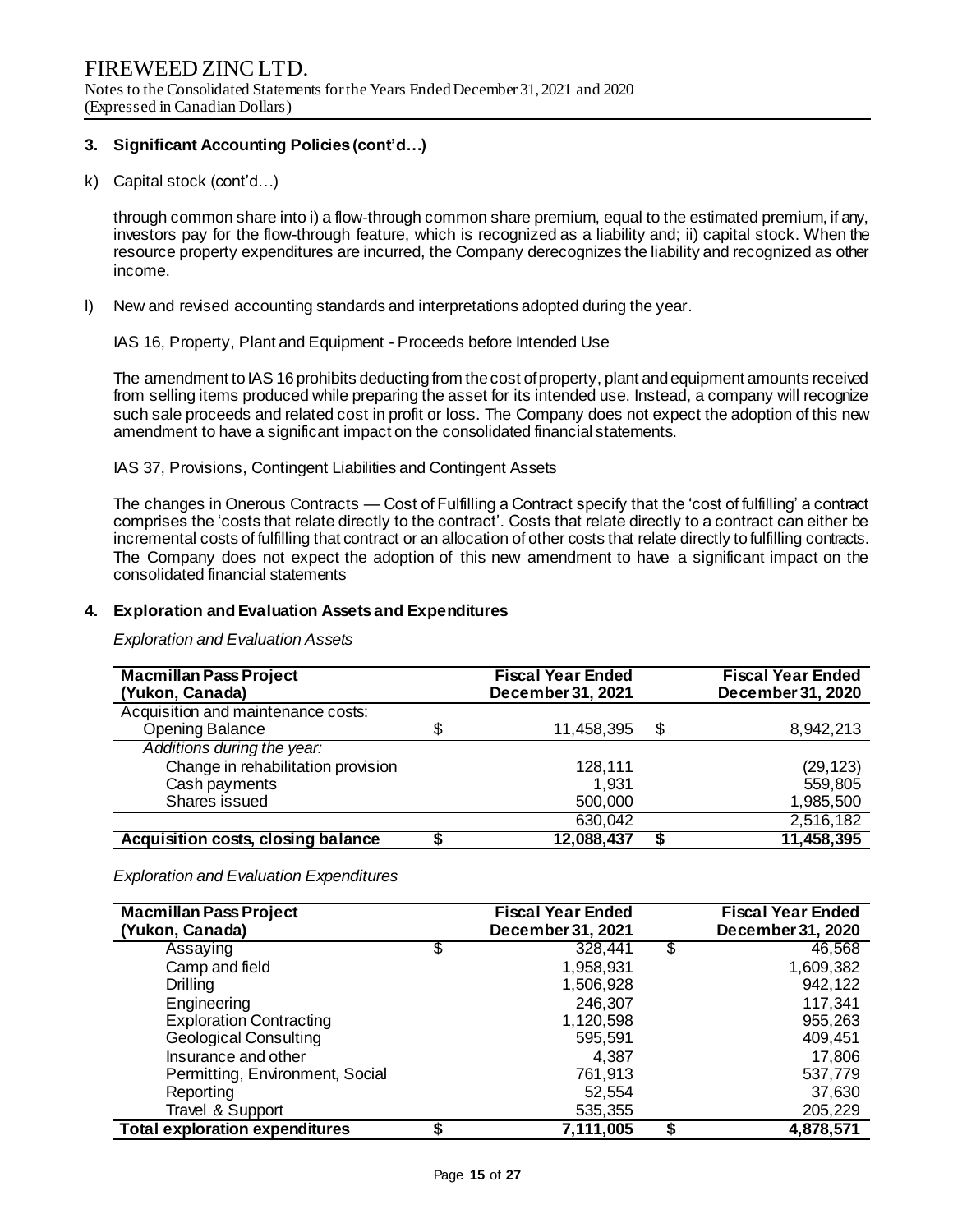# **4. Exploration and Evaluation Assets and Expenditures (cont'd…)**

# **Macmillan Pass Project, Yukon, Canada**

The property comprises multiple claim blocks that were acquired and consolidated over several years by the Company into the current Macmillan Pass property. Summaries of the underlying claim blocks are described below.

### *Option Agreement with Hudbay*

The Company holds a 100% interest in the Tom Jason zinc-lead-silver property. The Jason claims are subject to a 3% net smelter royalty ("NSR") which the Company has the right to purchase at any time - 1.5% of the NSR for \$1,250,000 and the remaining 1.5% NSR for \$4,000,000.

# *Option Agreement with Newmont/Maverix*

The Company holds a 100% interest in the Mac claims located on the northwest extension of the Company's Tom Jason claims. The Mac claims are subject to a 0.25% NSR on base metals and other non-precious minerals, 1% NSR on silver and other precious metals excluding gold, and 3% NSR on gold. During the year ended December 31, 2020, the Company exercised its option and acquired 100% of the Mac claims by making the final payments of \$112,500 and issuing 225,000 common shares with a fair value of \$202,500.

# *Option Agreement with Constantine Metal Resources Ltd./Epica Gold Inc. and Carlin Gold Corporation*

During the year ended December 31, 2020, the Company exercised its option and acquired a 100% interest in the MC, MP, and Jerry claims (the "Epica-Carlin claims") by making the final payment of \$75,000 and issuing 650,000 common shares with a fair value of \$582,000.

The Company will pay an additional \$750,000 in cash or equivalent in shares, upon receiving a resource calculation of at least 2 million tonnes of indicated (or better) resource on any part of the Epica-Carlin claims. The Epica-Carlin claims are subject to a 0.5% NSR on base metals and silver, and 2% NSR on all other metals including gold. The Company maintains a right of first refusal on the sale of any NSR royalty from these claims by Epica and/or Carlin.

#### *Option Agreement with Golden Ridge Resources Ltd.*

The Company holds a 100% interest in the BR and NS claims acquired from Golden Ridge. During the year ended December 31, 2020, the Company issued a total of 1,000,000 common shares with a fair value of \$847,500, to exercise its option to earn 100% interest in the BR and NS claims.

Although not part of the consideration payable to exercise the option, the Company will pay an additional \$750,000 in cash or equivalent in shares, to Golden Ridge, upon receiving a resource calculation of at least 2 million tonnes of indicated (or better) resource on any part of the BR and NS claims. The BR and NS claims are subject to a 0.5% NSR on base metals and silver, and 2% NSR on all other metals, including gold. There is also a third party 3% NSR on any future cobalt production from the BR and NS claims. The Company will have the right to purchase one-half of these NSR royalties (excluding the cobalt royalty) for \$2,000,000 at any time prior to the commencement of commercial production. The Company maintains a right of first refusal on the sale of any NSR royalty from the BR and NS claims by Golden Ridge.

#### *Acquisition of Nidd Property*

On November 2, 2018, the Company entered into a purchase and sale agreement with Teck Metals Ltd. and Teck Mining Worldwide Holdings Ltd. ("Teck"). to acquire the right, title and interest in and to the Nidd property on the western extension of the Macmillan Pass Zinc Project in Yukon. On November 27, 2018, as per the terms of the purchase and sale agreement, the Company issued 1,500,000 common shares of the Company with a fair value of \$1,350,000 and granted Teck a 1% NSR on the production and a right of first offer to purchase future production concentrates from the Nidd Property.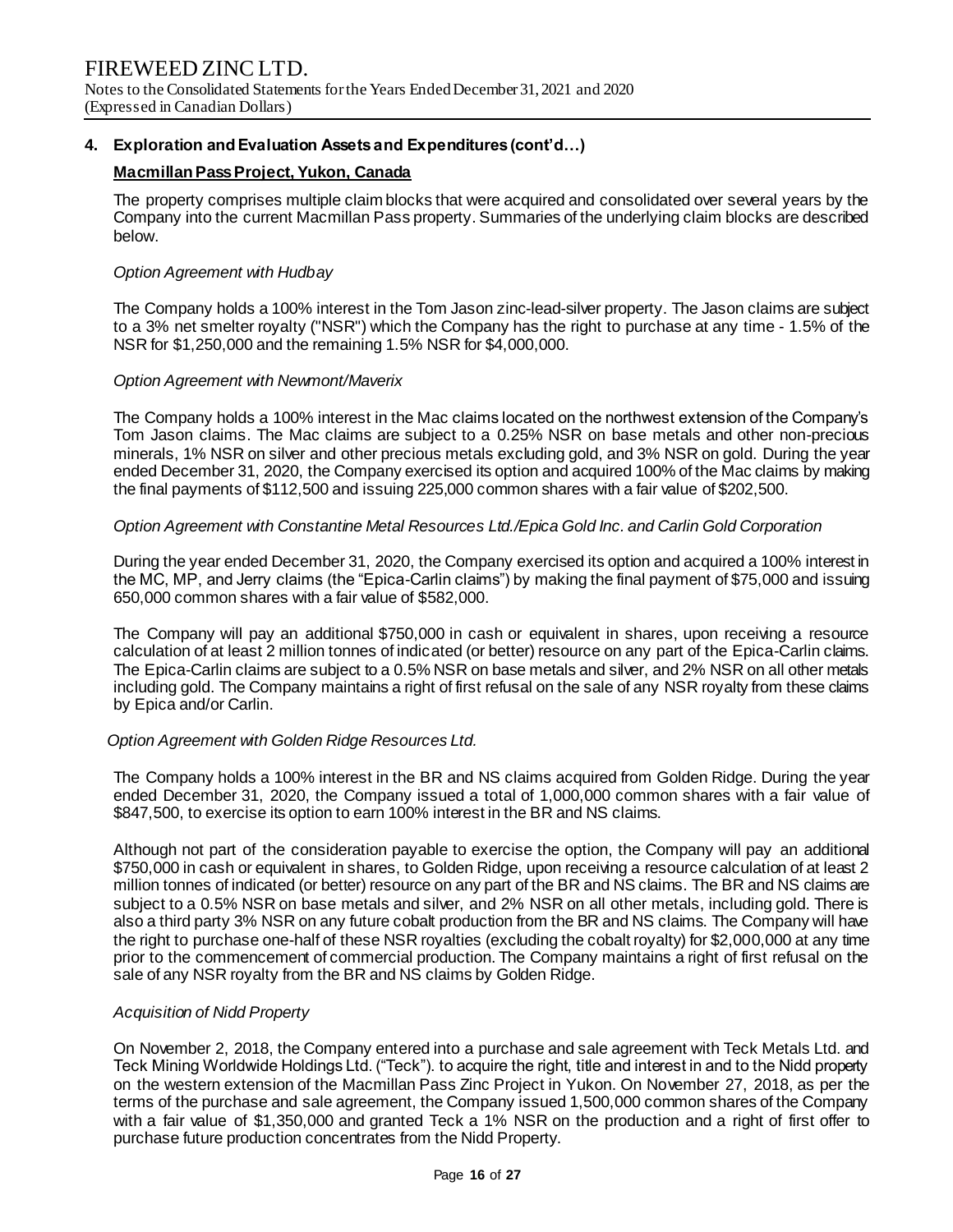# **4. Exploration and Evaluation Assets and Expenditures (cont'd…)**

### **Macmillan Pass Project, Yukon, Canada (cont'd…)**

#### *Acquisition of QuestEx Properties*

On November 20, 2020, the Company entered into a purchase and sale agreement with QuestEx Gold & Copper Ltd. ("QuestEx") to acquire a 100% interest in the Sol Property, which extends the Company's Macmillan Pass Project claims. Under this agreement, the Company made a cash payment of \$100,000 and issued 350,000 common shares with a fair value of \$353,500 to QuestEx. QuestEx retains a 0.5% NSR on all base metals and silver and a 2% NSR on all other metals including gold, which may be mined from the property. There is an additional private third-party royalty consisting of a 2% NSR on production from the Sol Property, of which 1% may be extinguished for \$2,000,000.

#### *Option Agreement with Cathro Resources Corp. and Cazador Resources Ltd.*

On November 20, 2020, the Company entered in an option agreement with Cathro Resources Corp. ("Cathro") and Cazador Resources Ltd. ("Cazador") to acquire a number of claims ("Oro Property") in the Macmillan Pass area for an aggregate consideration of \$500,000 in cash and 1,000,000 common shares of the Company, payable as indicated in the table below. Each cash payment and share issuance is made equally between each of the property owners.

| Due Date                                  | Casth            | <b>Common Shares</b> |
|-------------------------------------------|------------------|----------------------|
| Exchange approval of the option agreement | \$250,000 (paid) | 500,000(issued)      |
| On or before January 13, 2022             | \$250,000*       | 500,000*             |
| <b>TOTAL</b>                              | \$500,000        | 1,000,000            |

\*Subsequent to the year ended December 31, 2021 on January 13, 2022, the Company exercised the option through payment of \$250,000 and 500,000 common shares to Cathro (50%) and Cazador (50%),

The vendors retain a 0.5% NSR on all base metals and silver and a 2% NSR on all other metals including gold, which may be mined from the property.

Titles to all these claims have been transferred and registered to the Company.

#### **5. Equipment**

|                                 | <b>Exploration</b> |    | Computer        | <b>Vehicles</b> |    |          |
|---------------------------------|--------------------|----|-----------------|-----------------|----|----------|
|                                 | Equipment          |    | <b>Hardware</b> | (Trucks)        |    | Total    |
| Cost                            |                    |    |                 |                 |    |          |
| As at December 31, 2019         | \$<br>38,026       | \$ | 3,603           |                 | \$ | 41,629   |
| Acquisition                     |                    |    |                 | 107,940         |    | 107,940  |
| As at December 31, 2020         | 38,026             |    | 3,603           | 107,940         |    | 149,569  |
| Acquisition                     | 94,670             |    | 3,103           |                 |    | 97,773   |
| Balance as at December 31, 2021 | 132,696            |    | 6,706           | 107,940         |    | 247,342  |
|                                 |                    |    |                 |                 |    |          |
| <b>Accumulated Depreciation</b> |                    |    |                 |                 |    |          |
| As at December 31, 2019         | (16, 583)          |    | (3,004)         |                 |    | (19,587) |
| Depreciation expense            | (3,978)            |    | (227)           | (11, 840)       |    | (16,045) |
| As at December 31, 2020         | (20, 561)          |    | (3,231)         | (11, 840)       |    | (35,632) |
| Depreciation expense            | (16,742)           |    | (257`           | (25,746)        |    | (42,745) |
| Balance as at December 31, 2021 | (37,303)           |    | (3, 488)        | (37,586)        |    | (78,377) |
|                                 |                    |    |                 |                 |    |          |
| Net book value                  |                    |    |                 |                 |    |          |
| As at December 31, 2020         | \$<br>17,465       | \$ | 372             | \$<br>96,100    | \$ | 113,937  |
| As at December 31, 2021         | \$<br>95,393       | S  | 3,218           | 70,354          | S  | 168,965  |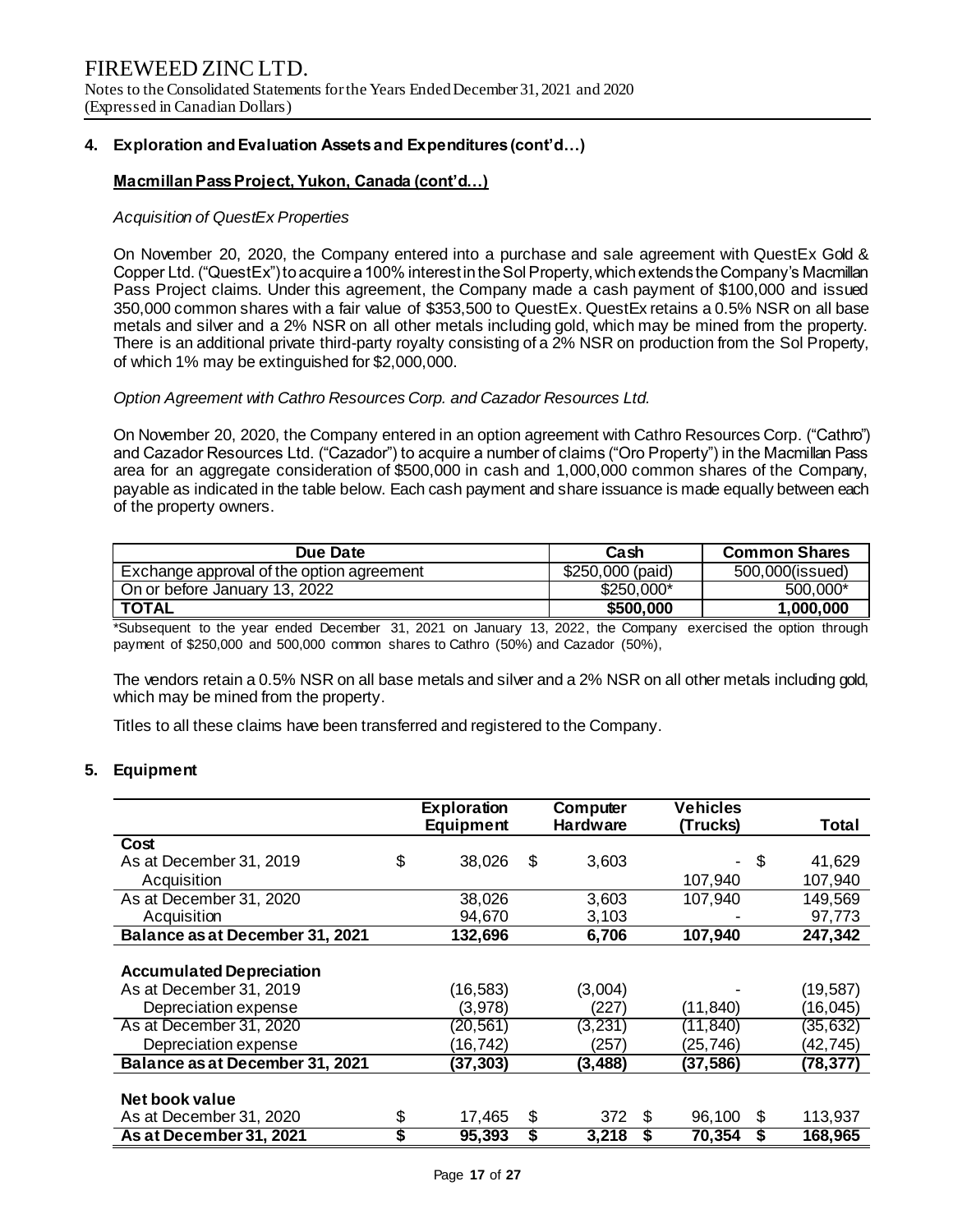#### **6. Accounts Payable and Accrued Liabilities**

Accounts payable and accrued liabilities mainly consist of payables to management and to vendors for work completed on the Company's project as well as accrual of professional and director fees. The breakdown of accounts payable and accrued liabilities are as follows:

|                                                       | <b>December 31, 2021</b> | December 31, 2020 |
|-------------------------------------------------------|--------------------------|-------------------|
| Payable to related parties (Note 12)                  | 196.019                  | 15.044            |
| Pavable to vendors                                    | 674.211                  | 214.819           |
| <b>Total Accounts Payable and Accrued Liabilities</b> | 870.230                  | 229,863           |

#### **7. Loan Payable**

In May 2020, the Company secured a \$40,000 interest-free operating line of credit after applying for the government-sponsored Canada Emergency Business Account ("CEBA") under the Government of Canada COVID-19 relief program.

#### Terms of the CEBA agreement:

- i. The CEBA funds are intended for non-deferrable operating expenses, including but not limited to payroll, rent and insurance,
- ii. If there is a balance outstanding after December 31, 2020, the remaining outstanding amount will be converted into a 2-year interest-free term loan effective January 1st, 2021,
- iii. If \$30,000 is repaid by December 31, 2023, \$10,000 of the operating line will be forgiven,
- iv. On December 31, 2022, the Company may choose to exercise an option to extend the term loan for another 3 years at the rate of 5% per annum on any balance remaining.

#### **8. Flow-Through Premium Liability**

Flow-through share premium liabilities include the liability portion of the flow-through shares issued. The following is a continuity schedule of the liability portion of the flow-through shares issuances:

| <b>Balance at December 31, 2019</b>                           |            |
|---------------------------------------------------------------|------------|
| Liability incurred on flow-through shares issued              | 804,791    |
| Flow-through issuance costs                                   | (35, 659)  |
| Settlement of flow-through liability on incurred expenditures | (769, 132) |
| <b>Balance at December 31, 2020</b>                           |            |
| Liability incurred on flow-through shares issued              | 1,786,251  |
| Flow-through issuance costs                                   | (38, 972)  |
| Settlement of flow-through liability on incurred expenditures | (737, 558) |
| <b>Balance at December 31, 2021</b>                           | 1,009,721  |

As of December 31, 2021, the Company incurred eligible flow-through expenditures of \$4,503,427 of the total flow-through funds raised. Therefore, flow-through premium liability \$750,571 and flow-through related share issuance costs \$13,013 were recognized on the statement of loss and comprehensive loss, resulting in a \$1,009,721 flow-through liability balance at December 31, 2021.

As of December 31, 2020, the Company incurred eligible flow-through expenditures of \$3,567,375 of the total flow-through funds raised. Therefore, 100% of the flow-through premium liability \$804,791 and 100% of the flow-through related share issuance costs \$35,659 were recognized on the statement of loss and comprehensive loss, resulting in a \$nil flow-through liability balance at December 31, 2020.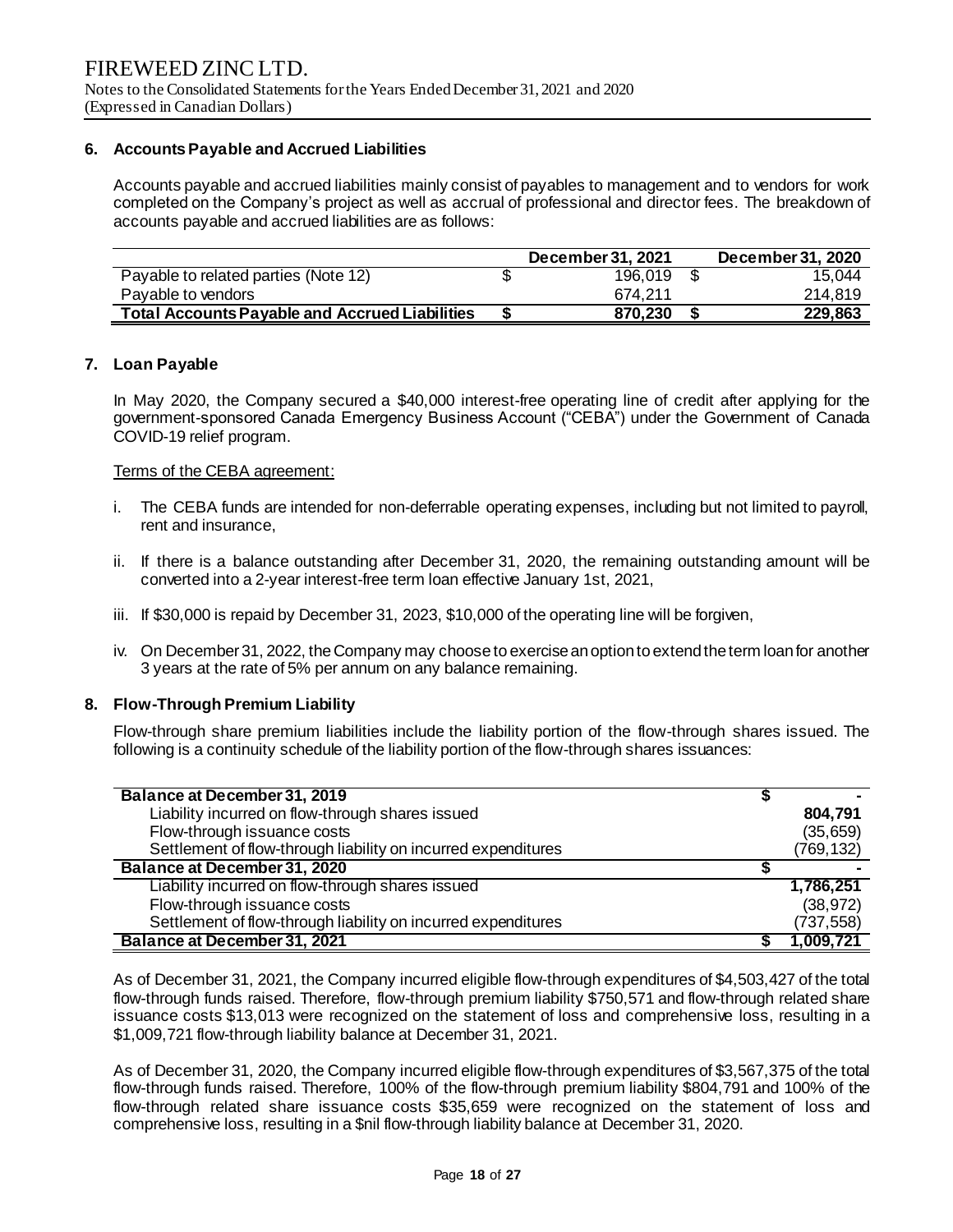#### **9. Rehabilitation Provision**

The Company has estimated that the present value of future rehabilitation costs required to remediate the Tom Jason property based on its current state. The Company did not have any rehabilitation provisions prior to the acquisition of the Tom Jason property.

Although the ultimate amount of the rehabilitation liability is uncertain, the best estimate of these obligations is based on information currently available. Current significant closure and rehabilitation activities include dismantling and removing camp facilities, roads reclamation and mobile equipment removal costs.

The total amount of estimated undiscounted cash flow required to settle the Company's estimated obligation as at December 31, 2021 was \$325,596 (2020 - \$234,596). The calculation of present value of estimated future cash flows assumed a discount rate of  $1.43\%$  (2020 – 0.67%) and an inflation rate of  $3.15\%$  (2020 – 0.62%). Rehabilitation costs are estimated to be settled at various dates during 2028.

| Balance, December 31, 2019 | 261,023   |
|----------------------------|-----------|
| Accretion                  | 4.672     |
| Change in estimate         | (29, 123) |
| Balance, December 31, 2020 | 236,572   |
| Accretion                  | 1,585     |
| Change in estimate         | 128,111   |
| Balance, December 31, 2021 | 366,268   |

# **10. Capital Stock and Reserves**

The authorized capital stock of the Company consists of an unlimited number of common shares without nominal or par value. As at December 31, 2021, the Company had 74,897,032 (December 31, 2020 – 56,057,112) common shares issued and outstanding.

#### **Transactions for the year ended December 31, 2021**

On January 13, 2021, the Company issued 250,000 common shares to Cathro and 250,000 common shares to Cazador totalling 500,000 common shares as part of the payment for the Oro Property. The fair value of the common shares at the time of issuance was \$500,000 (Note 4).

On May 20, 2021, the Company closed a private placement financing for gross proceeds of \$5,000,000. The financing consisted of 6,250,000 common shares of the Company at a price of \$0.80 per share. In connection with the private placement, the Company incurred \$113,250 share issuance costs.

On July 2, 2021 the Company closed a non-brokered private placement for aggregate gross proceeds of \$4,503,427 consisting of 5,003,808 flow-through common shares at a price of \$0.90 per share. Premiums of \$0.15 per share was recorded for each of these flow-through share issuances, totaling \$750,571 in flow-through liability.

In connection with this private placement, the Company incurred a total of \$78,080 share issuance costs, including cash finders' fees of \$55,600, other share issuance costs of \$22,480, issued 56,669 two-year finders' warrants with a fair value of \$9,797, which are exercisable at the price of \$0.90 per share, and issued 20,000 common shares with a fair value of \$18,000 for corporate finance services related to private placement. Share issuance costs allocated to the flow-through premium liability were \$13,013.

On October 6, 2021, 4,000 options were exercised for gross proceeds of \$2,360. In connection with the issuance, a total of \$1,232 was re-allocated from reserves to capital stock.

On December 8, 2021 the Company closed a non-brokered private placement for aggregate gross proceeds of \$5,178,400 consisting of 6,473,000 flow-through common shares at a price of \$0.80 per share. Premiums of \$0.16 per share was recorded for each of these flow-through share issuance, totaling \$1,035,680 in flowthrough liability.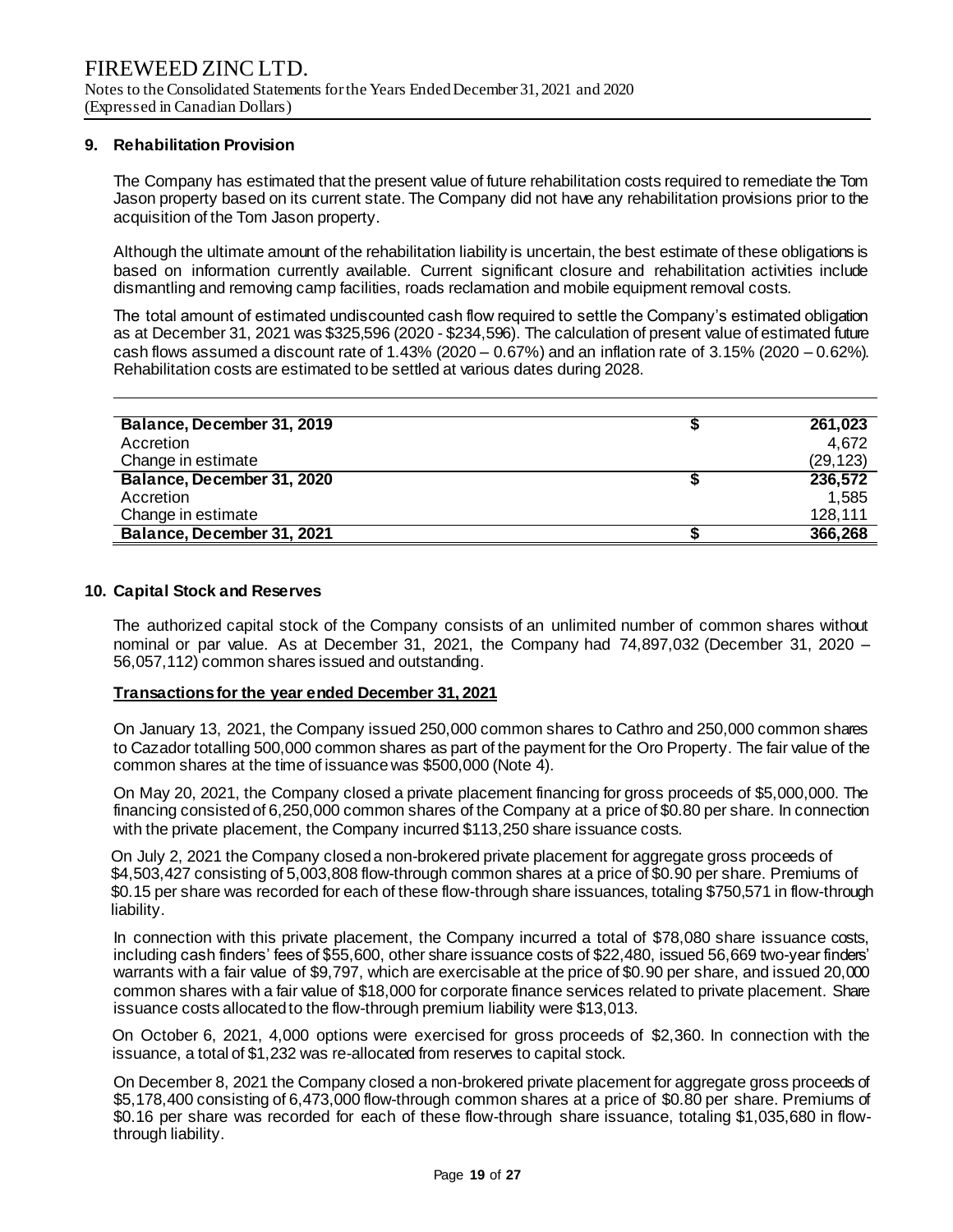### **Transactions for the year ended December 31, 2021 (cont'd…)**

In connection with this private placement, the Company incurred a total of \$129,794 share issuance costs, including cash finders' fees of \$103,704, other share issuance costs of \$26,089 and issued 129,630 one-year finders' warrants with a fair value of \$15,742, which are exercisable at the price of \$0.70 per share. Share issuance costs allocated to the flow-through premium liability were \$25,959.

During the year ended December 31, 2021, 589,112 warrants were exercised for gross proceeds of \$400,335. In connection with the issuance, a total of \$50,365 was re-allocated from reserves to capital stock.

#### **Transactions for the year ended December 31, 2020**

On April 14, 2020, the Company closed a private placement financing for gross proceeds of \$1,142,300. The financing consisted of 3,807,670 common shares of the Company at a price of \$0.30 per share with a full fouryear warrant exercisable at \$0.60 per share but subject to accelerated expiry terms if the Company's shares trade at or above \$1.00 per share for 20 consecutive days. In connection with the private placement, the Company incurred a total of \$45,882 share issuance costs, including a cash finders' fee of \$30,930, other share issuance costs of \$8,858 and 103,099 finders' warrants with a fair value of \$6,094, which are exercisable at a price of \$0.40 per share until April 14, 2021.

On May 11, 2020, the Company issued 100,000 common shares to acquire the MC, MP and Jerry Claims. The fair value of the common shares at the time of issuance was \$37,500 (Note 4).

On May 11, 2020, the Company issued 100,000 common shares to acquire the BR and NS claims. The fair value of the common shares at the time of issuance was \$37,500 (Note 5).

On May 14, 2020, the Company issued 300,000 performance shares to a former director of the Company, as per the performance shares agreement dated December 19, 2016, following the director's resignation in April 2020. The fair value of the shares at the time of issuance was \$112,500.

On August 6, 2020 the Company closed a non-brokered private placement for aggregate gross proceeds of \$5,239,352 consisting of:

- (i) 3,154,673 units at a price of \$0.53 per unit with each unit comprising one common share and one half of one common share purchase warrant exercisable at \$0.80 per share for a period of two years,
- (ii) 3,582,423 flow-through common shares at a price of \$0.65 per share, and
- (iii) 1,630,000 charity flow-through units at a price of\$0.76 per unit with each unit consisting of one common share with one half of one common share purchase warrant, each full warrant is exercisable at \$0.80 per share for a period of two years.

In connection with the private placement, the Company incurred total share issuance costs of \$122,406, including cash finders' fees of \$87,717, other cash share issuance costs of \$6,788 and issued 232,386 one-year finders' warrants with a fair value of \$29,261, which are exercisable at prices of:

- (i) 75,532 finders warrants at a price of \$0.60 per share with a fair value of \$10,801 for the \$0.53 units,
- (ii) 71,054 finders warrants at a price of \$0.65 per share with a fair value of \$9,491 for the \$0.65 flowthrough shares, and
- (iii) 85,800 finders warrants at a price \$0.76 per share with a fair value of \$8,969 for the \$0.76 charity flowthrough units.

Concurrent with the private placement, the Company allocated \$35,659 to flow-through share issue costs and issued 56,604 common shares with a fair value of \$30,000 and issued 28,302 share purchase warrants with a fair value of \$4,299 exercisable at \$0.80 per share for a period of two years to an arm's length party for corporate finance services related to the private placement.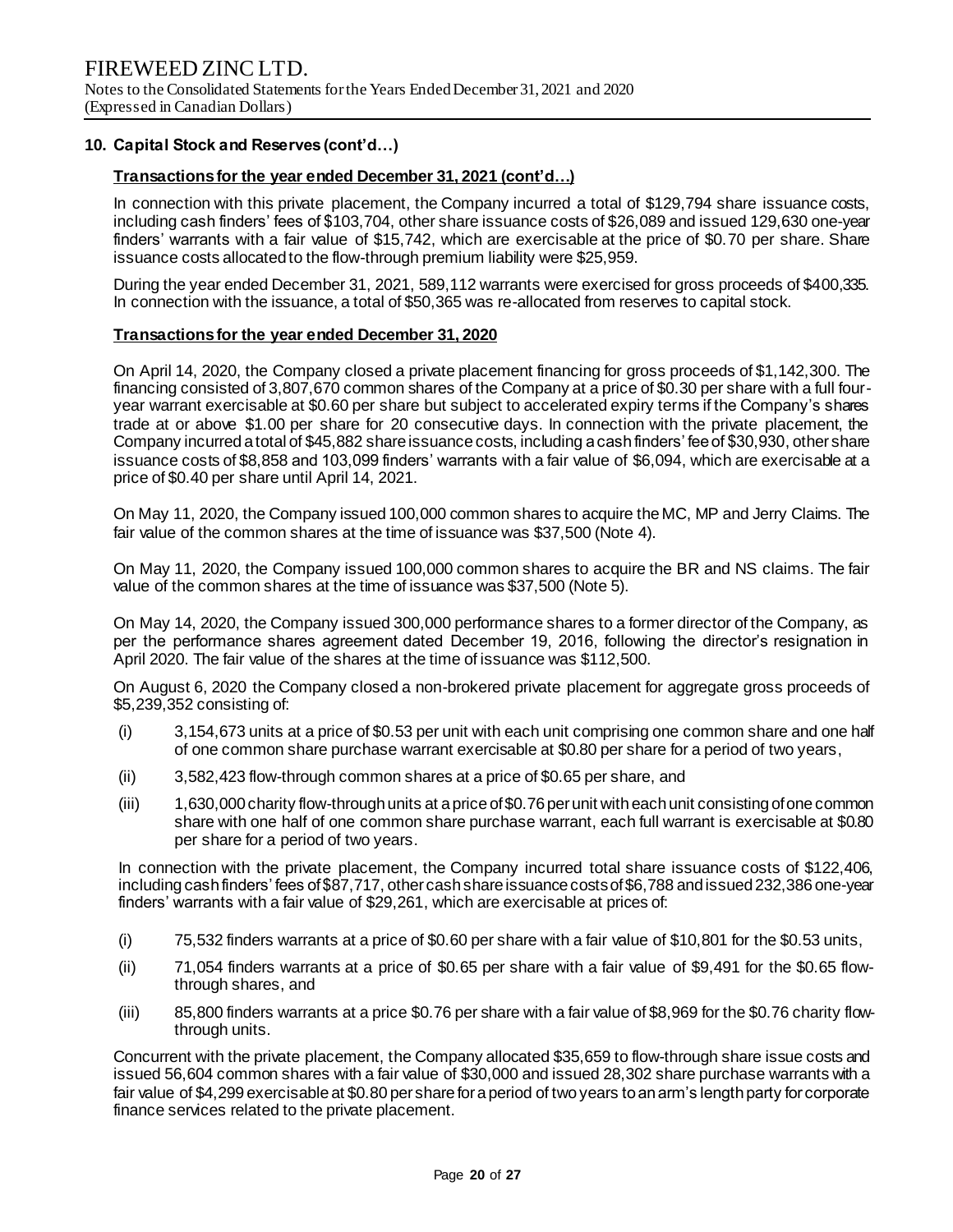# **Transactions for the year ended December 31, 2020 (cont'd…)**

On September 4, 2020, the Company completed a non-brokered private placement for gross proceeds of \$2,064,695. The offering consisted of 3,277,293 common shares and one half of one common share purchase warrant exercisable at \$0.95 per share for a period of two years. In connection with this private placement, the Company incurred a total of \$135,932 share issuance costs, including a cash finders' fee of \$87,796, other cash share issuance costs of \$22,480 and issued 142,200 finders' warrants with a fair value of \$25,656. All finder's warrants are exercisable for 12 months from the date of issuance at an exercise price of \$0.70 per share.

During the year ended, December 31, 2020, 226,320 warrants were exercised for gross proceeds of \$139,537. In connection with the issuance, a total of \$2,207 was re-allocated from reserves to capital stock.

In September 2020, the Company issued 1,675,000 common shares with a fair value of \$1,557,000 to exercise its options to acquire a 100% interest in MAC, MC, MP, Jerry, NS and BR (Note 4).

In December 2020, the Company issued 350,000 common shares with a fair value of \$353,500 to QuestEx to acquire a 100% interest in Sol Property (Note 4).

#### **Escrow shares**

As of December 31, 2021, Nil (December 31, 2020 – Nil) common shares are held in escrow.

On February 2, 2018, the Company issued 3,565,406 shares to Hudbay upon exercise of the option to acquire 100% interest in the Tom Jason property (Note 4), which were placed in escrow with 25% of shares released on Feb 6, 2018 and another 15% released on May 29, 2018. The balance was released in equal 15% tranches every six months.

The remaining shares held in escrow were released on May 29, 2020.

#### **Stock options**

The Company adopted a stock option plan ("the Plan") whereby it can grant options to directors, officers, employees, and technical consultants of the Company. The maximum numbers of shares that may be reserved for issuance under the Plan is limited to 10% of the issued common shares of the Company at any time and are exercisable within a maximum of ten (10) years. The vesting period for all options is at the discretion of the directors. The exercise price will be set by the directors at the time of grant and cannot be less than the discounted market price of the Company's common shares.

The following is a summary of the Company's stock option activity:

|                                 | Number of      | <b>Weighted Average</b> |
|---------------------------------|----------------|-------------------------|
|                                 | <b>Options</b> | <b>Exercise Price</b>   |
| Balance as at December 31, 2019 | 2,695,000      | \$0.86                  |
| Granted                         | 1,100,000      | \$0.65                  |
| Forfeited                       | (305,000)      | \$0.72                  |
| Balance as at December 31, 2020 | 3,490,000      | \$0.79                  |
| Granted                         | 1,420,000      | \$0.80                  |
| Exercised                       | (4,000)        | \$0.59                  |
| Cancelled                       | (14,000)       | \$0.59                  |
| Balance as at December 31, 2021 | 4,892,000      | \$0.82                  |

Share-based compensation relating to options vested during the year ended December 31, 2021 using the Black-Scholes option pricing model were \$437,923 (2020 - \$264,611), which was recorded as reserves on the statements of financial position and as share-based compensation expense on the statement of loss and comprehensive loss.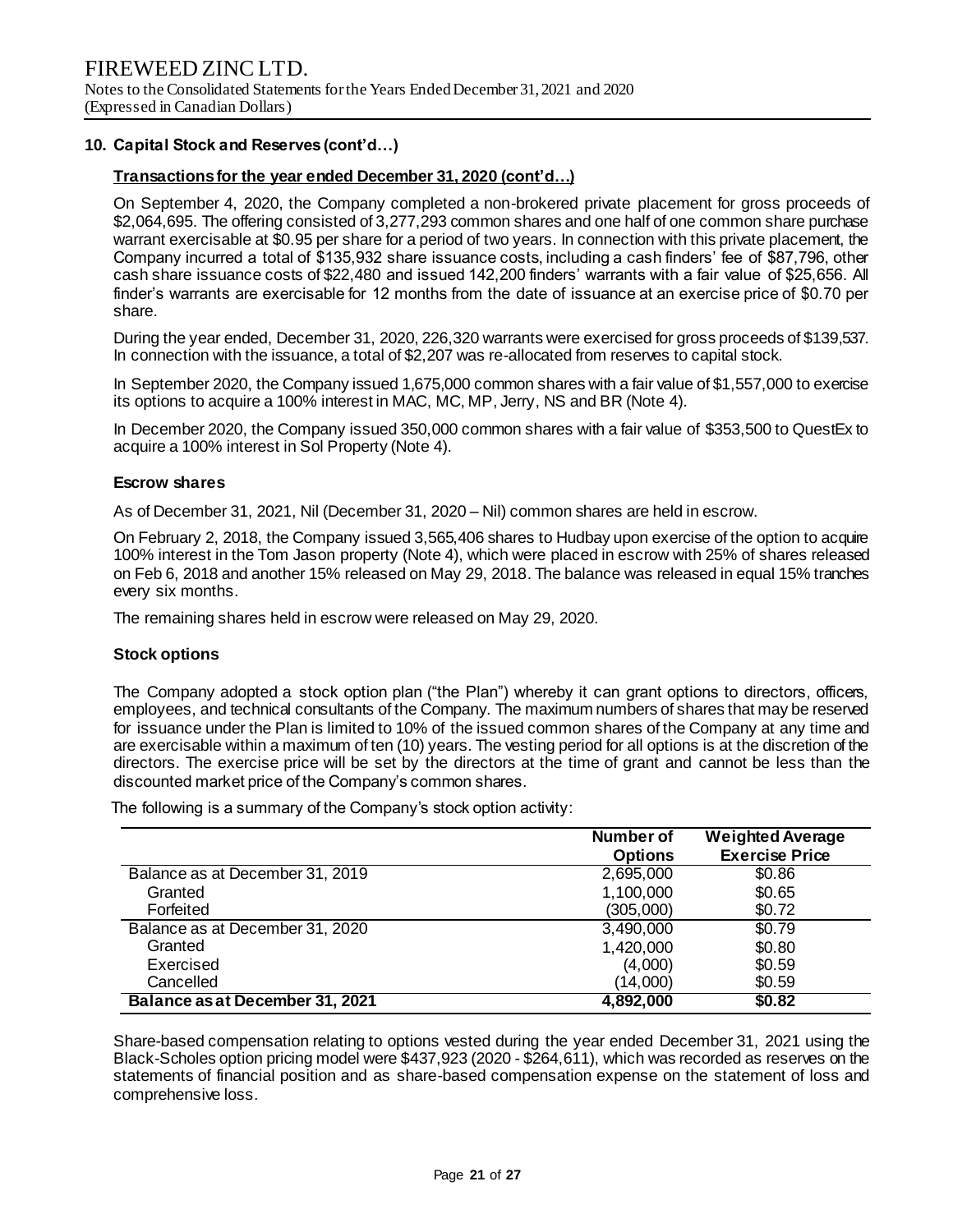# **Stock options (cont'd…)**

The grant date fair value of the options was calculated based on the following weighted average assumptions:

|                                                | December 31, 2021 | <b>December 31, 2020</b> |
|------------------------------------------------|-------------------|--------------------------|
| Risk-free interest rate                        | 0.96%             | 0.37%                    |
| Expected life of options                       | 5 years           | 5 years                  |
| Annualized volatility                          | 73.33%            | 72.90%                   |
| Dividend rate                                  | $0.00\%$          | $0.00\%$                 |
| Forfeiture rate                                | $0.00\%$          | $0.00\%$                 |
| Weighted average share price on grant date     | \$0.73            | \$0.61                   |
| Weighted average fair value of options granted | \$0.42            | \$0.65                   |

As at December 31, 2021, the Company had outstanding stock options exercisable as follows:

|                    | Number of      | Number of          |                                |                         |
|--------------------|----------------|--------------------|--------------------------------|-------------------------|
| <b>Expiry date</b> | <b>Options</b> | <b>Options</b>     | <b>Weighted Average</b>        | <b>Weighted Average</b> |
| (mm/dd/yyyy)       | Outstanding    | <b>Exercisable</b> | <b>Remaining life in Years</b> | <b>Exercise Price</b>   |
| 04/26/2022         | 1,180,000      | 1,180,000          | 0.32                           | \$0.50                  |
| 10/27/2022         | 30,000         | 30,000             | 0.82                           | \$0.70                  |
| 12/06/2022         | 120,000        | 120,000            | 0.93                           | \$0.83                  |
| 03/14/2023         | 810,000        | 810,000            | 1.20                           | \$1.45                  |
| 07/11/2024         | 250,000        | 200,000            | 2.53                           | \$0.65                  |
| 06/10/2025         | 802,000        | 491,600            | 3.44                           | \$0.59                  |
| 08/25/2025         | 160,000        | 64,000             | 3.65                           | \$0.71                  |
| 09/18/2025         | 120,000        | 48,000             | 3.72                           | \$0.99                  |
| 07/07/2026         | 1,345,000      |                    | 4.52                           | \$0.80                  |
| 11/01/2026         | 75,000         |                    | 4.84                           | \$0.83                  |
|                    | 4,892,000      | 2,943,600          | 2.52                           | \$0.80                  |

# **Share purchase warrants and agents' warrants**

The share purchase warrants, agents' warrants and options activities are summarized below:

|                                 | Number of       | <b>Weighted Average</b> |
|---------------------------------|-----------------|-------------------------|
|                                 | <b>Warrants</b> | <b>Exercise Price</b>   |
| Balance as at December 31, 2019 | 284,744         | \$1.27                  |
| Exercised                       | (226, 320)      | \$0.61                  |
| Expired                         | (250, 064)      | \$1.32                  |
| <b>Issued</b>                   | 8,344,641       | \$0.73                  |
| Balance as at December 31, 2020 | 8,153,001       | \$0.73                  |
| Exercised                       | (589,112)       | \$0.68                  |
| Expired                         | (118, 850)      | \$0.78                  |
| <b>Issued</b>                   | 186,299         | \$0.76                  |
| Balance as at December 31, 2021 | 7,631,338       | \$0.74                  |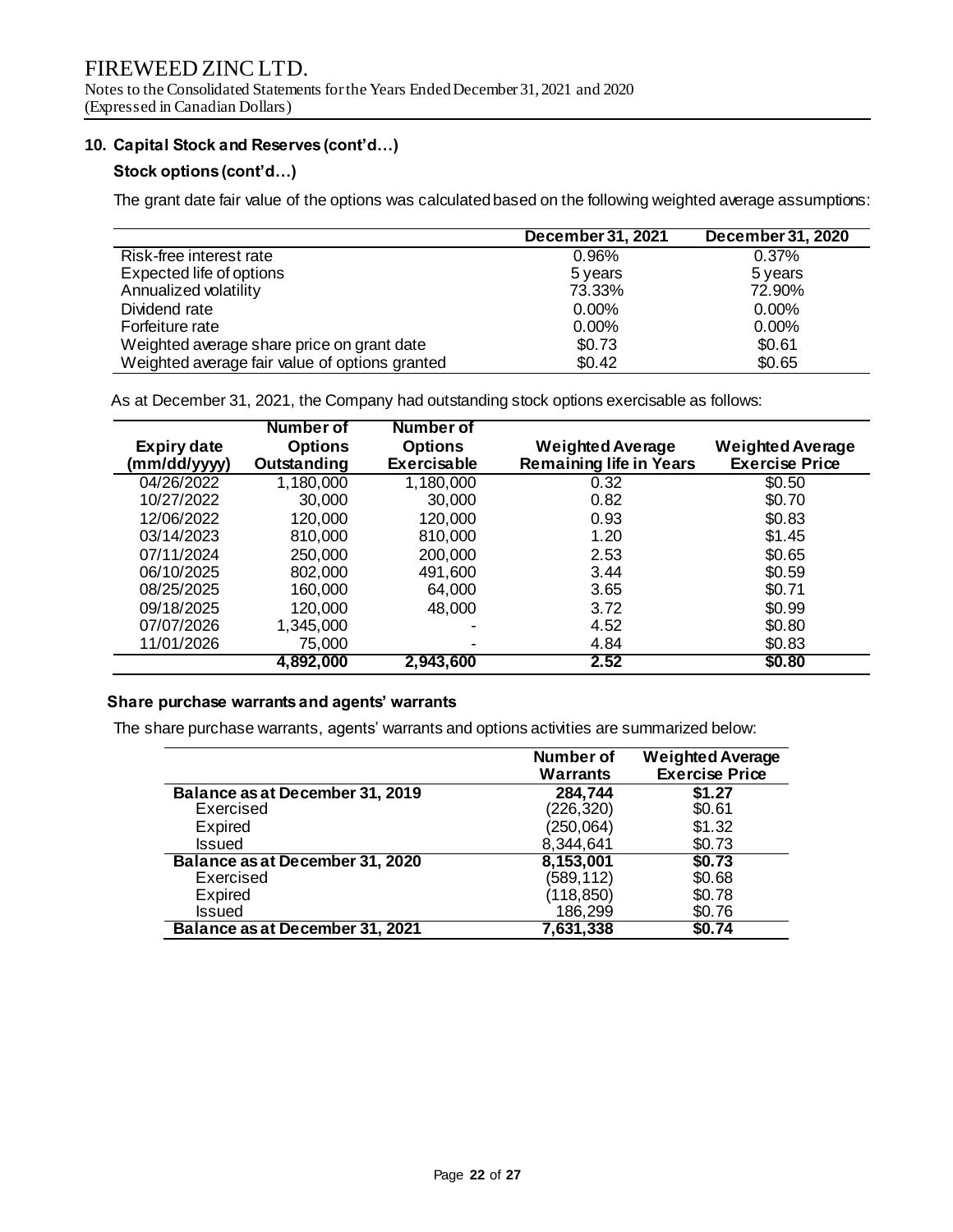# **Share purchase warrants and agents' warrants (cont'd…)**

As at December 31, 2021, the Company had outstanding share purchase and agents' warrants as follows:

| <b>Expiry date</b><br>(mm/dd/yyyy) | <b>Warrants</b><br>Outstanding | <b>Weighted Average</b><br><b>Remaining life in Years</b> | <b>Weighted Average</b><br><b>Exercise Price</b> |
|------------------------------------|--------------------------------|-----------------------------------------------------------|--------------------------------------------------|
| 04/14/2024                         | 3,622,003                      | 2.29                                                      | \$0.60                                           |
| 08/06/2022                         | 2,156,087                      | 0.60                                                      | \$0.80                                           |
| 08/06/2022                         | 28,302                         | 0.60                                                      | \$0.80                                           |
| 09/04/2022                         | 1,638,647                      | 0.68                                                      | \$0.95                                           |
| 07/06/2023                         | 56,669                         | 1.51                                                      | \$0.90                                           |
| 12/08/2022                         | 129,630                        | 0.94                                                      | \$0.70                                           |
|                                    | 7,631,338                      | 1.43                                                      | \$0.74                                           |

The grand date fair value of agents' warrants issued was determined using the Black Scholes valuation model with the assumptions indicated below:

|                                             | December 31, 2021 | December 31, 2020 |
|---------------------------------------------|-------------------|-------------------|
| Risk-free interest rate                     | 0.80%             | 0.27%             |
| Expected life of warrants                   | 1 year            | 1.06 years        |
| Annualized volatility                       | 61.56%            | 79.34%            |
| Dividend rate                               | $0.00\%$          | 0.00%             |
| Forfeiture rate                             | $0.00\%$          | 0.00%             |
| Weighted average share price on grant date  | \$0.67            | \$0.51            |
| Weighted average fair value of the warrants |                   |                   |
| granted                                     | \$0.16            | \$0.13            |

The fair value of the finders' warrants of \$25,539 (2020: \$65,310) was recorded to warrants reserve on the statement of changes in shareholders' equity.

# **11. Income Taxes**

A reconciliation of current income taxes at statutory rates with the reported taxes is as follows:

|                                                                                                                                                                                                                                                                                       | 2021                                                                  | 2020                                                       |
|---------------------------------------------------------------------------------------------------------------------------------------------------------------------------------------------------------------------------------------------------------------------------------------|-----------------------------------------------------------------------|------------------------------------------------------------|
| Net loss before income tax                                                                                                                                                                                                                                                            | $(8,922,174)$ \$                                                      | (5,640,598)                                                |
| Expected income tax expense (recovery)<br>Permanent difference<br>Impact of flow through shares<br>Share issue cost<br>Adjustment to prior years provision versus statutory tax retums<br>and expiry of non-capital losses<br>Change in unrecognized deductible temporary differences | (2,409,000)<br>(80,000)<br>943,000<br>(87,000)<br>26,000<br>1,607,000 | (1,523,000)<br>(104,000)<br>963,000<br>(65,000)<br>729,000 |
| Total income tax expense                                                                                                                                                                                                                                                              | Ξ.                                                                    |                                                            |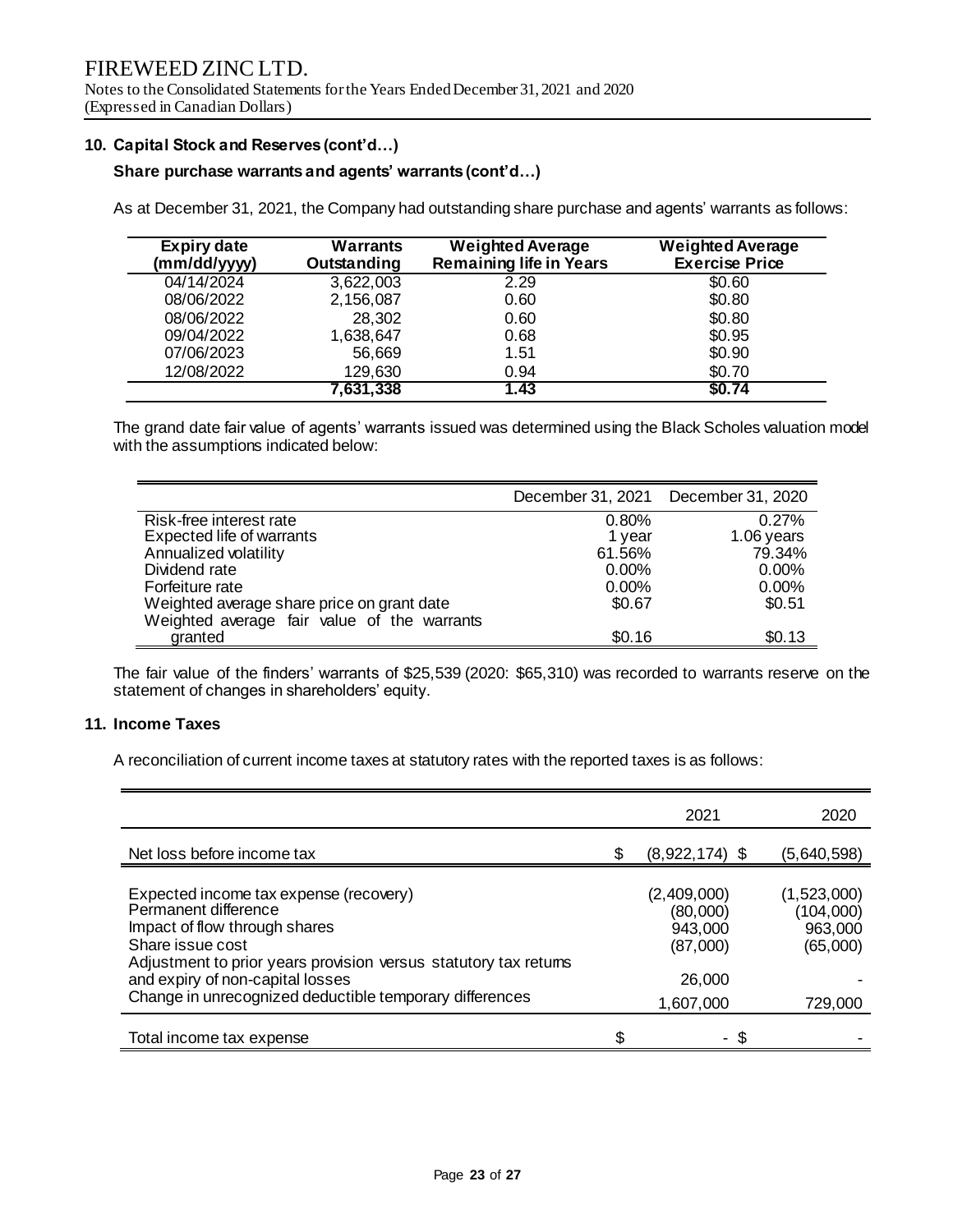# **11. Income Taxes (cont'd…)**

The significant components of the Company's deferred tax assets and liabilities are as follows:

| Deferred tax assets (liabilities)             | 2021               | 2020        |
|-----------------------------------------------|--------------------|-------------|
| Exploration and evaluation assets             | \$<br>3,213,000 \$ | 2,263,000   |
| Property and equipment                        | 53,000             | 54,000      |
| Share issue costs                             | 179,000            | 205,000     |
| Non-capita losses available for future period | 2,201,000          | 1,517,000   |
|                                               | 5,646,000          | 4,039,000   |
| Unrecognized deferred tax assets              | (5,646,000)        | (4,039,000) |
| Net deferred tax liabilities                  | ۰                  |             |

The significant components of deductible temporary differences, unused tax losses and unused tax credits that have not been included on the statement of financial position are as follows:

|                                         | <b>December</b><br>31, 2021 | <b>Expiry Dates</b>    | <b>December</b><br>31, 2020 | <b>Expiry Dates</b>    |
|-----------------------------------------|-----------------------------|------------------------|-----------------------------|------------------------|
| Exploration and evaluation<br>assets    | \$<br>11,899,000            | No expiry date $$$     | 8,382,000                   | No expiry date         |
| Property and equipment,<br>and other    | 196,000                     | No expiry date         | 198,000                     | No expiry date         |
| Share issue costs<br>Non-capital losses | 661,000<br>8,152,000        | 2042-2045<br>2035-2041 | 759,000<br>5,620,000        | 2041-2044<br>2035-2040 |

Tax attributes are subject to review and potential adjustment by tax authorities.

#### **12. Related Party Transactions**

Related party transactions mainly include management and consulting fees, director and committee fees as well as share-based compensation. The related parties are represented by the key management personnel, which include those persons having authority and responsibility for planning, directing and controlling the activities of the Company as a whole. The Company has determined that key management personnel consist of executive and non-executive members of the Company's Board of Directors and corporate officers. Related parties also include companies, controlled by officers and/or directors.

The remuneration to directors and key management personnel during the year ended December 31, 2021 and 2020 was as follows:

|                                              | <b>Year ended</b> | <b>Year ended</b> |
|----------------------------------------------|-------------------|-------------------|
| Nature of the transaction                    | December 31, 2021 | December 31, 2020 |
| Director and committee fees                  | 123,000           | \$<br>126,351     |
| Investor relations and corporate development | 6,002             | 6,249             |
| Management and consulting fees               | 582,477           | 332,775           |
| Management and consulting fees               |                   |                   |
| related to exploration and evaluation*       | 13,301            | 26,168            |
| Share-based compensation                     | 217,352           | 128,991           |
| Total compensation                           | 942,132           | 620,534           |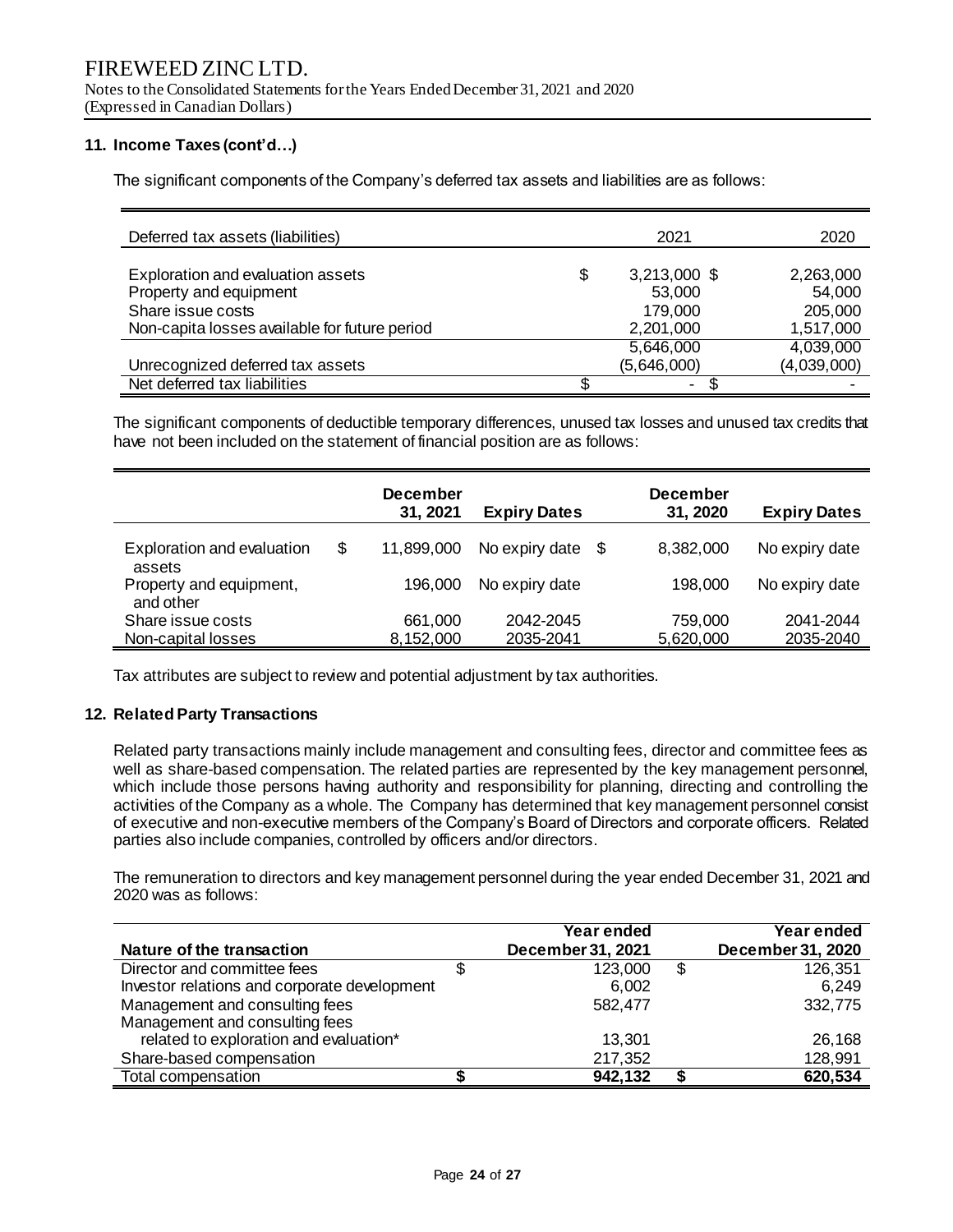#### **12. Related Party Transactions (cont'd…)**

The following amounts were owed to directors and key management personnel or companies controlled by them. These payables are unsecured, non-interest bearing and are expected to be repaid under normal trade terms.

|                |                                        | December 31.<br>2021 | December 31,<br>2020 |
|----------------|----------------------------------------|----------------------|----------------------|
| Kev management | Management fees and expense recoveries | 196.019              | 15,044               |
|                |                                        | 196.019              | 15,044               |

#### **13. Segmented Information**

The Company operates in one reportable segment, being the acquisition and exploration of mineral projects. All of the Company's operations are within the mineral exploration sector in Canada.

#### **14. Capital Management**

The Company manages its capital structure and makes adjustments to it, based on the funds available to the Company, in order to support the acquisition and exploration of exploration and evaluation assets. In the management of capital, the Company includes components of shareholders' equity. The Board of Directors does not establish quantitative return on capital criteria for management, but rather relies on the expertise of the Company's management to sustain future development of the business. The properties in which the Company currently has an interest are in the exploration stage, as such the Company is dependent on external financing to fund activities. In order to carry out planned exploration and pay for administrative costs, the Company will spend its existing working capital and raise additional funds as needed. The Company may continue to assess new properties and seek to acquire an interest in additional properties if it feels there is sufficient geologic or economic potential and if it has or feels it can raise adequate financial resources to do so. The Company is not subject to any externally imposed capital requirements and there were no changes to management's approach to capital manager during the year ended December 31, 2021.

#### **15. Financial Instruments and Risk Management**

The Company has classified its financial instruments as follows:

#### *Fair Value*

Financial instruments measured at fair value are classified into one of three levels in the fair value hierarchy according to the relative reliability of the inputs used to estimate the fair values. The three levels of the fair value hierarchy are:

- Level 1 Unadjusted quoted prices in active markets for identical assets or liabilities;
- Level 2 Inputs other than quoted prices that are observable for the asset or liability either directly or indirectly; and
- Level 3 Inputs that are not based on observable market data.

The fair value of the Company's receivables, reclamation bond, loan payable and accounts payable and accrued liabilities, approximate carrying value, which is the amount recorded on the statements of financial position. The fair value of the Company's other financial instruments, cash, under the fair value hierarchy are based on level 1 quoted prices in active markets for identical assets and liabilities.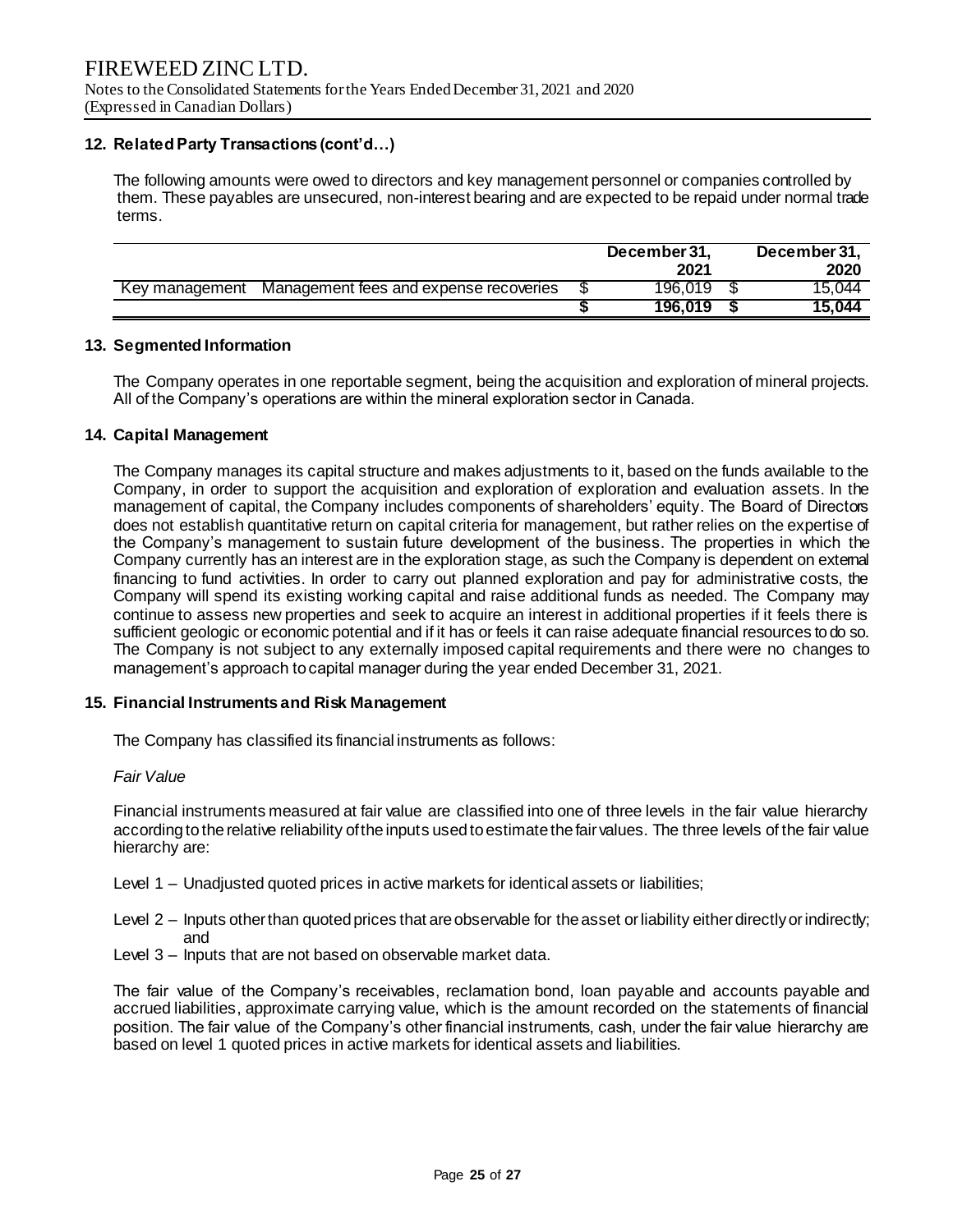# **15. Financial Instruments and Risk Management (cont'd…)**

The Company's risk exposures and the impact on the Company's financial instruments are summarized below:

#### *Credit risk*

Credit risk is the risk of loss associated with a counterparty's inability to fulfill its payment obligations. Receivables of \$340,843consist of Goods and Services Tax ("GST") recoverable from the Federal Government of Canada and reimbursement of geophysical expenses from Digital Technology Supercluster. The Company believes its exposure to credit risk is equal to the carrying value of this balance. The Company has exposure to credit risk with respect to its cash as it places most of its cash in one financ ial institution in Canada. The Company believes its exposure is limited as it banks with a large Canadian institution.

#### *Liquidity risk*

The Company's approach to managing liquidity risk is to ensure that it will have sufficient liquidity to meet liabilities when due. As at December 31, 2021, the Company had a cash balance of \$8,179,833 to settle current liabilities of \$870,230. The Company believes it has sufficient funds to meet its current liabilities as they become due.

The Company is dependent on obtaining regular financings in order to continue as a going concern. Despite previous success in acquiring these financings, there is no guarantee of obtaining future financings.

#### *Interest rate risk*

The interest rate risk is the risk that the fair value or future cash flows of a financial instrument will fluctuate because of changes in market interest rates. As at December 31, 2021, the Company is not exposed to significant interest rate risk.

#### *Price risk*

The Company is exposed to price risk with respect to commodity and equity prices. Equity price risk is defined as the potential adverse impact on the Company's earnings due to movements in individual equity prices or general movements in the level of the stock market. Commodity price risk is defined as the potential adverse impact on profit or loss and economic value due to commodity price movements and volatilities. The Company closely monitors commodity prices of resources, individual equity movements, and the stock market to determine the appropriate course of action to be taken by the Company.

#### *Foreign currency risk*

The Company operates predominately in Canada and is not exposed to any significant foreign currency risk.